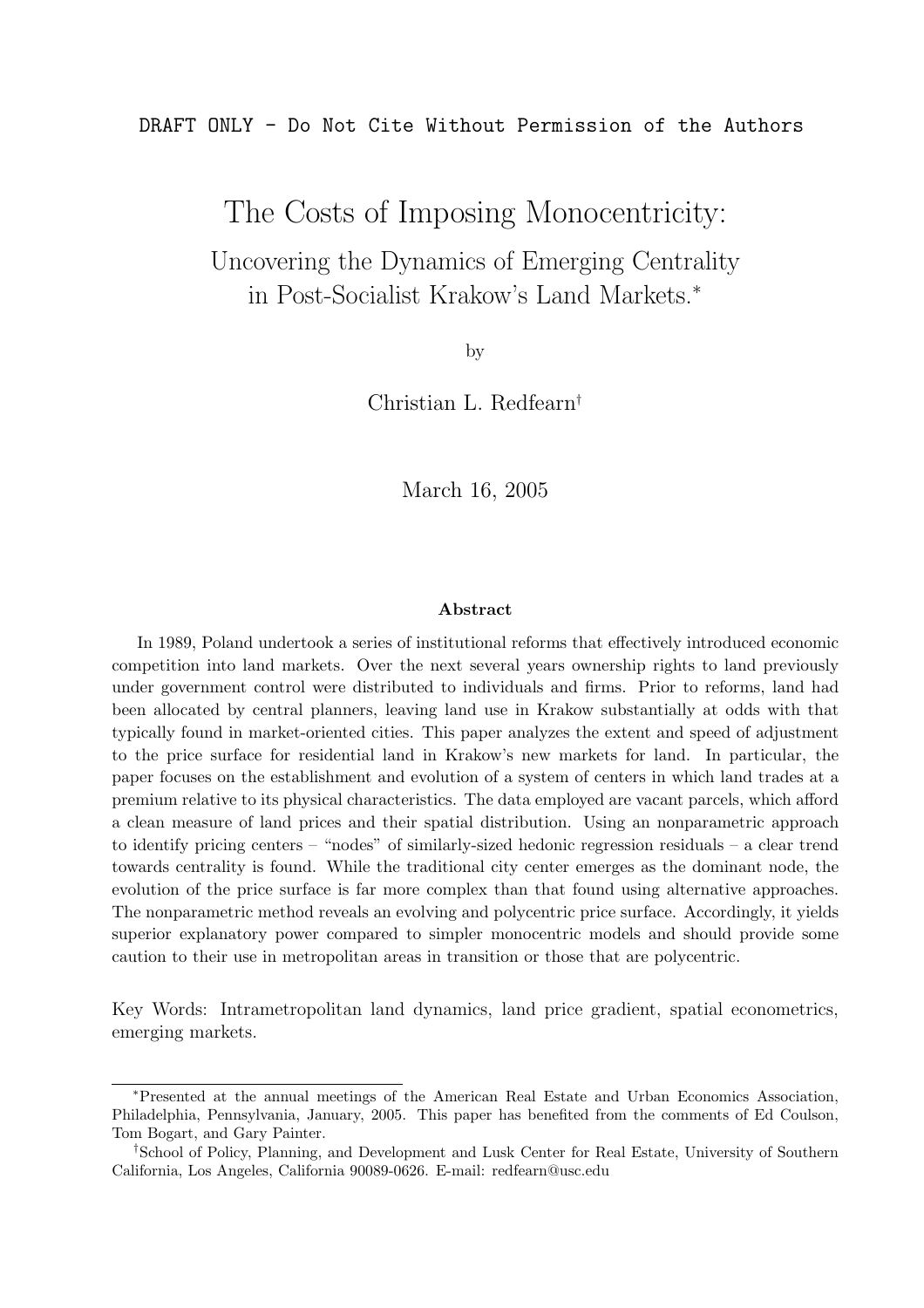### 1 Introduction

In 1989, Poland began the process of legal and institutional reforms that introduced competitive economic forces into land markets. In contrast to the previous forty-five years of central planning, individuals were able to buy and sell land with full ownership rights. At the time of the reforms, the patterns of urban land use were the result of decades under an economic system designed to minimize inputs rather than maximize profit (Kornai 1992). Thus, the resulting urban spatial organization of Krakow deviated substantially from what would typically occur in market-oriented cities. Krakow, like many of the major cities of Eastern and Central Europe, shared features with the modern cities of the Soviet bloc, as well as with their historical counterparts in Western Europe (Bertaud 2004). Like the other European cities, Krakow's center was its historic core with a network of arterial roads radiating outward from the core. However, like other planned cities in Socialist economies, Krakow had unusually high residential densities in distant suburbs and an inordinate amount of urban land dedicated to industrial uses.<sup>1</sup> Market forces may ultimately remake Krakow's urban form, but only over the longer-term. However, prices were free to adjust in the new markets for land– reflecting collective expectations about fundamentals and sending signals to developers that may have presaged future changes in urban form. This paper focuses on the evolution of Krakow's price surface for vacant land that is zoned for low-density residential use.

The dynamics of land prices could not have been clear at the time of reform: market institutions were very much works in progress, and legal rights – indeed, clear titles to parcels – remained untested. Expectations must have been clouded by great uncertainty as to the success of economic reforms and as to the future of the national and regional economies. Moreover, the values of location had yet to emerge. In economies with long histories of free (if regulated) markets for land, equilibrium is seldom far off. Shocks to fundamentals occur, agents incorporate the new information, and markets adjust. In Krakow, the starting point was substantial *disequilibrium* with little local guidance as to what would become of various neighborhoods and their desirability. The self-organizing nature of market economies would

<sup>&</sup>lt;sup>1</sup>This pattern of shared attributes is well-discussed in (Bertaud 2004). While sharing features with cities of the USSR, Krakow avoided the perverse land-use scenarios of other Russian cities, where land-use gradients were positively sloped. Bertaud and Renaud (1997) formally discuss land use in socialist economies, and comparisons of market and non-market cities can be found in Bertaud (2001).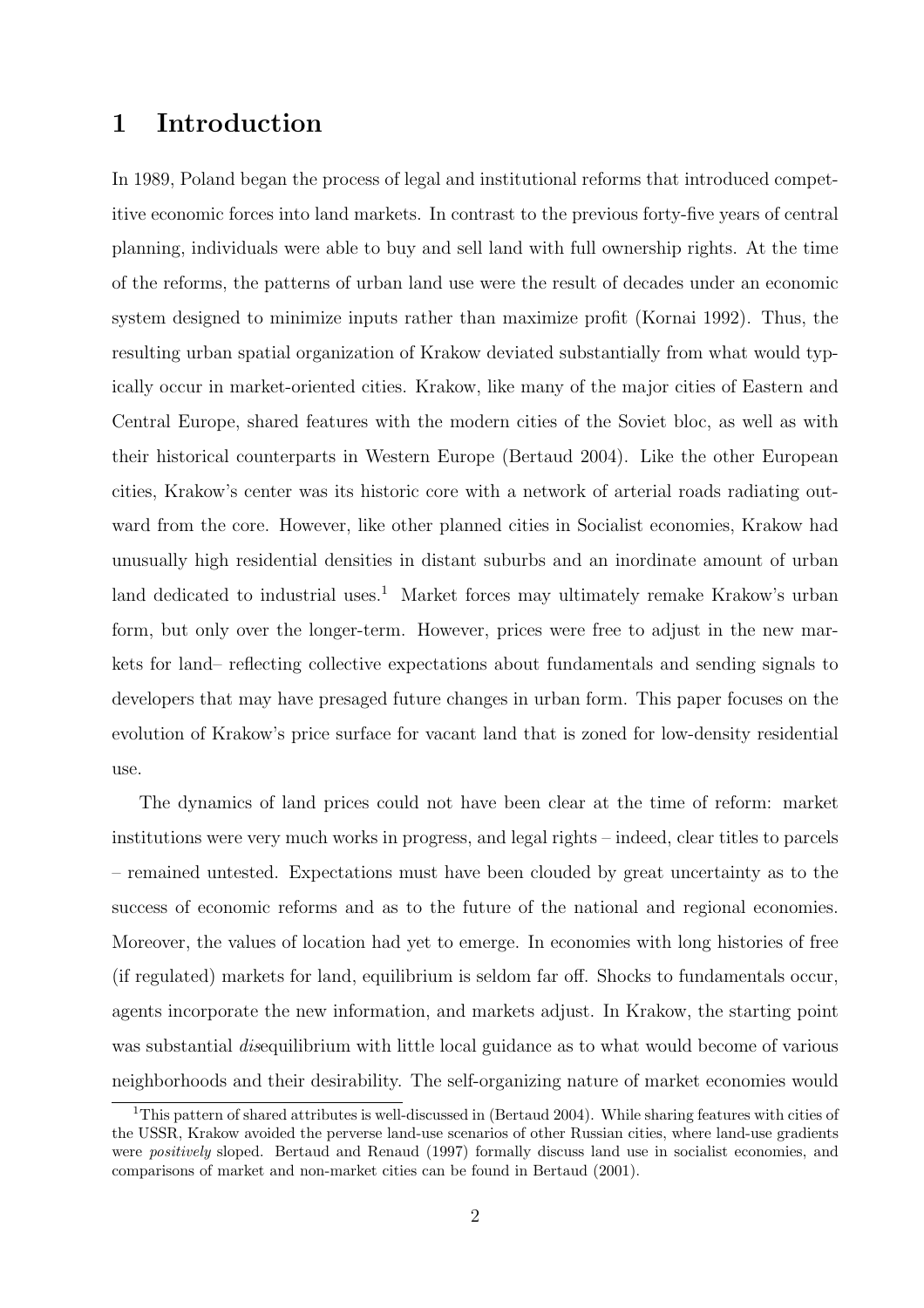likely lead to the emergence of a dominant center or system of centers, but how quickly this would occur, where they would be located, and how much the market would pay for access to them, remained uncertain.

Previous research on Krakow's post-reform evolution suggests a rapid transition to a typically monocentric price surface. Bertaud (1999) argues that "although land markets have been operating for no more than 6 years in Krakow, the land price gradient is exactly what one would expect from a monocentric city in a market economy." (page 24) His conclusion is drawn from a simple monocentric metric of Krakow's price surface that has little power against alternative hypotheses. The approach employed in this paper is agnostic as to the shape of the surface – both the location of centers and their shape. This is important because, as Bertaud reports in the same paper, job growth in Krakow is largely a suburban phenomenon. The traditional center appears to be following the path of other European centers: becoming a agglomeration of consumption and service amenities. Growth of employment in the suburbs is likely to support the evolution of suburban price gradients that reflect changes in the value of land – this would give rise to a polycentric price surface.

The data used to explore these price dynamics are sales of vacant parcels of land zoned for low-density residential development. As a result of four decades without market forces to drive development of land to "highest and best" use, vacant parcels are scattered throughout Krakow. The parcel sales vary only across access to infrastructure and location – there are no structural improvements to control for that would complicate the analysis. The 4582 parcel sales are divided into two-year intervals covering a period from 1993 to early 2004. These cross-sections allow for a detailed examination of the dynamics of land markets as they evolve.

Two types of results are presented in this paper. The first are a set of comparisons between the mono- and polycentric methods for estimating price surfaces. The second are a set of metrics that attempt to collapse the complex cross-sectional price surfaces into single numbers so that inferences can be drawn regarding the the concentration of land pricing and the value of centrality. The comparison between mono- and polycentric approaches suggests that use of monocentric approaches may be inappropriate even if the coefficients on the distance parameters are significant. That they are significant speaks to the magnitude of the average slope rather than to tests of alternative hypotheses regarding the spatial structure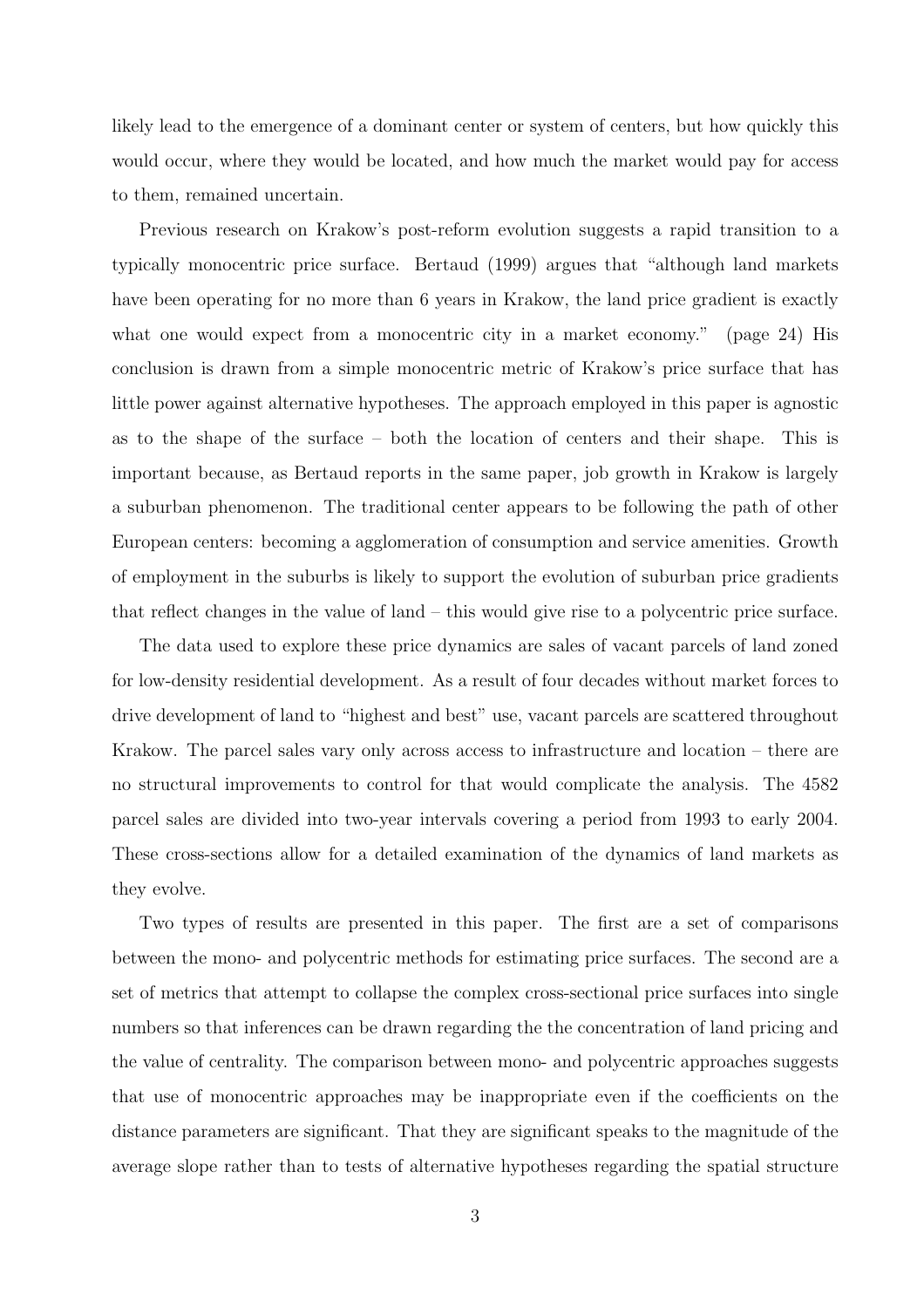of prices. The second set of results suggest that, indeed, Krakow moved towards a dominant center of pricing – but the city's price surface is never monocentric. Rather, in each crosssection, there is a *system* of pricing centers. Moreover, the city center is not uniformly the most valued of these centers – in the early years of the sample period, the dominant node is well west of the city center. This may be better explained by the initial distribution of wealth in the new Polish economy than by the basic models of urban economics.

The evolution of this system of priced centers leaves open the question of equilibrium. The dominant trend in the spatial distribution of land prices revealed by the nonparametric approach is towards monocentricity. However, equilibrium is not reached during the sample period. [That is, each two-year cross-sectional price surface varies from those in adjacent periods.] Moreover, the final price surface's two secondary nodes are durable features of all six cross-sections. This implies either an equilibrium system of three centers or that equilibrium has still not arrived, with one or both of the secondary centers yet to fade. This will be left to future research.

The paper is organized as follows. The following section discusses the data in more detail. Section 3 introduces both traditional and newer approaches to estimating price surfaces. Regressions results and inferences about the shape and dynamics of the price surface are presented in Section 4. Section 5 closes.

### 2 Data

Most discussions of land rents in urban areas are complicated by the fact that raw land sales are generally quite scarce. As a result, research on the spatial distribution of land rents is frequently undertaken with data on real estate sales - bundles of both the land and whatever improvements have been made to it. Price gradients are then estimated using hedonic analysis to control for the physical heterogeneity of the structures on each parcel. This is, of course, an improvement over the use of raw price data, but it is far from perfect. Hedonic data are frequently restricted to a handful of variables – often omitting important determinants of value, limiting explanatory power, and, to the extent that omitted amenities are correlated with distance from city center, resulting in biased estimates of the effect of distance on land price. The analysis in this paper is based on data from vacant land sales and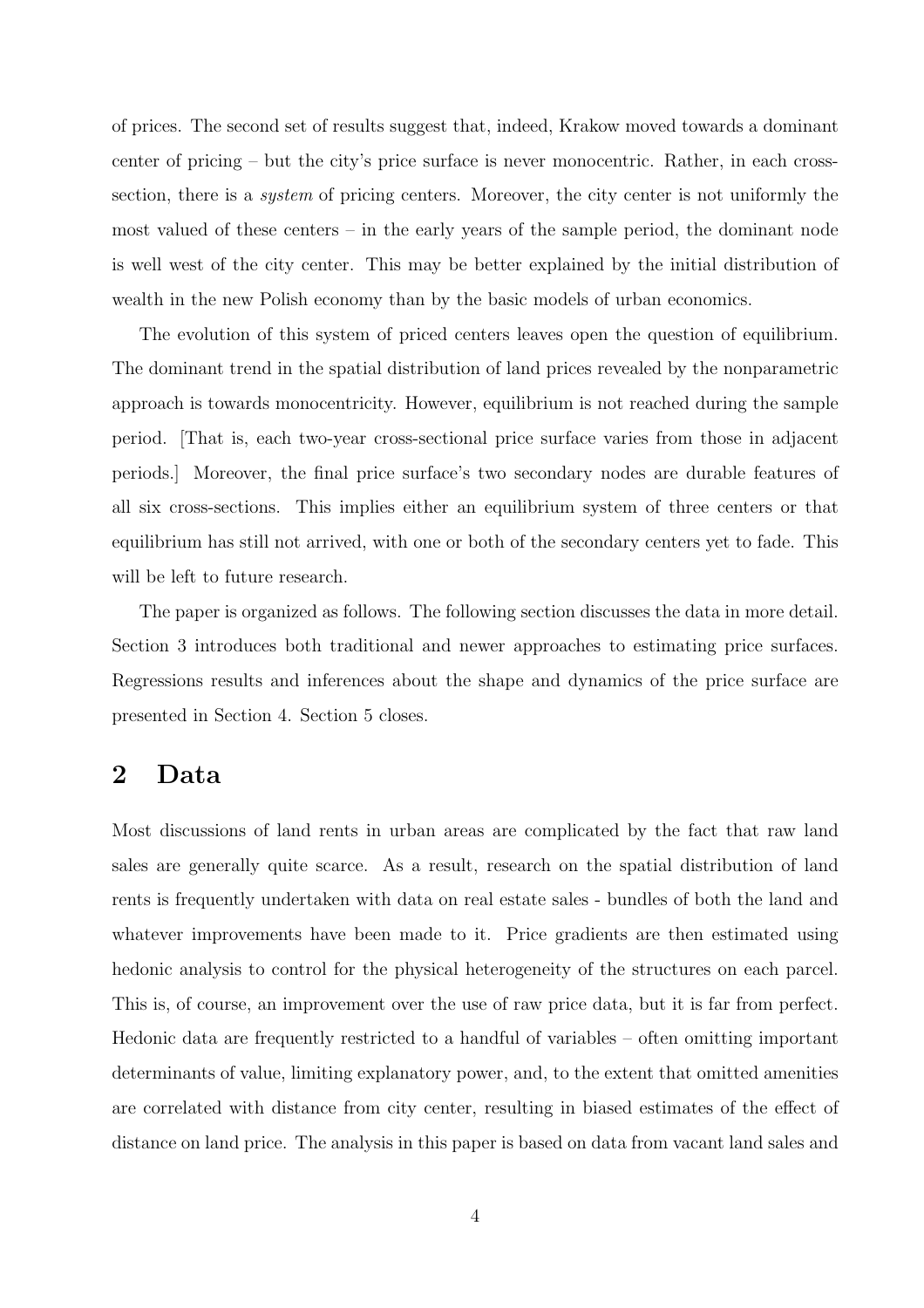is therefore free of the complications that arise from variation from structural improvements.

The use of vacant land sales is not common in this type of research. Land in marketbased cities is under constant pressure to be utilized at "highest and best" use. The result is that essentially no vacant parcels can be found in urban areas where markets value land. However, the socialist system in Poland in place from after World War II to 1989 allocated land via administrative fiat. Absent market forces, vacant parcels of land can be found throughout Krakow. In fact, over the sample period from 1993-2004, the spatial distribution of land sales is remarkably uniform. Figure 1 shows the location of sales for the entire 12-year sample period.

Figure 1 does not include natural features or neighborhood boundaries, although both are readily seen by the absence of sales and the clustering of sales, respectively. For example, there are no parcel sales where the Visla river runs across the map, about 4000 meters south of the center of the city. A slightly less-discernible ribbon without sales runs roughly parallel further to the south – about 7500 meters south of the city center. This is the southern side of the ring road that will eventually encircle Krakow.

Krakow shares some features common to European cities - a historic core and radial road structure. The core is indicated on the map by the cross, but is also clearly visible as the blank spot at the center of the map where there are no vacant parcel sales. Main radial roads can be traced by broad lines of sales west and southeast of the city center. The map also reveals some features not common to market-based European cities: large parcels of land for industrial purposes. Many of the blank spots on the map to the east of the city center are industrial sites – in fact, approximately 28% of the municipal land area is dedicated to industrial uses (Bertaud 2004). (By far, the largest of these sites is the Sendzimar steel mill, the edge of which is defined by the eastern-most set of sales on the map.)

Despite being vacant, parcels vary along three dimensions: access to infrastructure, access to local amenities, and the types of development that can occur on each. Previous research using land in Krakow zoned for investment properties (commercial, industrial, multifamily, and mixed-use) found a marked trend toward centralization of land pricing, but also the existence of distinct subcenters or "nodes" of pricing outside the city center (Dale-Johnson, Redfearn, and Brzeski 2005). This study, however, did not reveal any strong sense of that equilibrium in the location of the nodes or in the concentration of pricing had occurred. In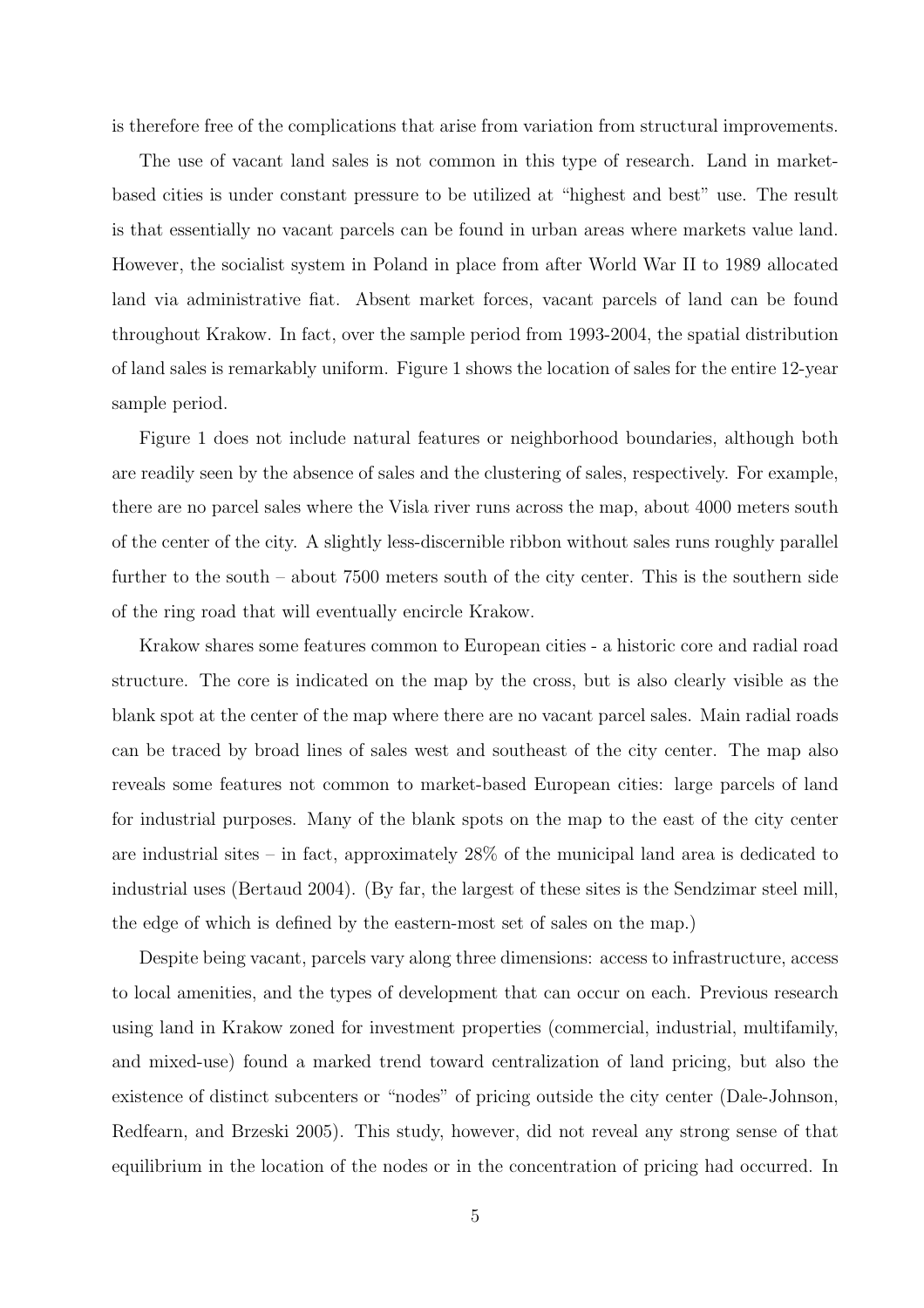part, this resulted from the need to aggregate sales into just three subsamples – allowing only a limited view of temporal dynamics. But this also stemmed from the complexity of the market for investment properties. These parcels were often multiply-zoned – implying a set of options that complicated the analysis – and were occasionally purchased by foreign firms that appear to have paid more for parcels than was warranted based on the hedonic models.

In order to avoid these complexities and to make use of larger data set, this analysis focuses on land zoned solely for the development of single-family dwellings. No parcels are multiply-zoned, nor are any sales to government entities or cooperatives included because it was impossible to determine whether these transactions occurred at market prices. The remaining transactions are believed to be "arm's-length" sales between individuals, housing cooperatives, and privatized entities.

Additionally, parts of the periphery of Krakow are excluded because these areas do not generate sufficient observations to estimate the surrounding price surface with any confidence. The final subsample is the "compact" set of 4582 observations based on arm's-length transactions of parcels zoned for single-family dwellings. For each parcel sale, the data include the parcel's location, size and a set of discrete variables indicating relative access to infrastructure: gas, heat, telephone, electricity, water, and sewage. For the discrete variables, a five-point scale is employed that rates parcels from one – indicating no access – to five, which indicates that the services are "ready-to-use."

Table 1 reports the means for the entire sample as well as for each cross-section. The notable tendencies are the rise in real price per square meter (and the variance of prices) and the absence of any significant trends in the typical attributes of parcels sold over time. Where parcels sold after 2000 are slightly smaller, there is no other indication that there is significant clustering of sales by type or location over time.<sup>2</sup>

Table 1 also reports average real price per square meter for the entire sample period as well as for the six cross-sections. Average real price per square meter for unimproved parcels varies by a factor of three over the sample period; the standard deviation shares a similar range. These sales observations are vacant lots – price increases may result from changes

<sup>&</sup>lt;sup>2</sup>The data set from which these residential observations are drawn is described in more detail in Dale-Johnson and Brzeski (2001).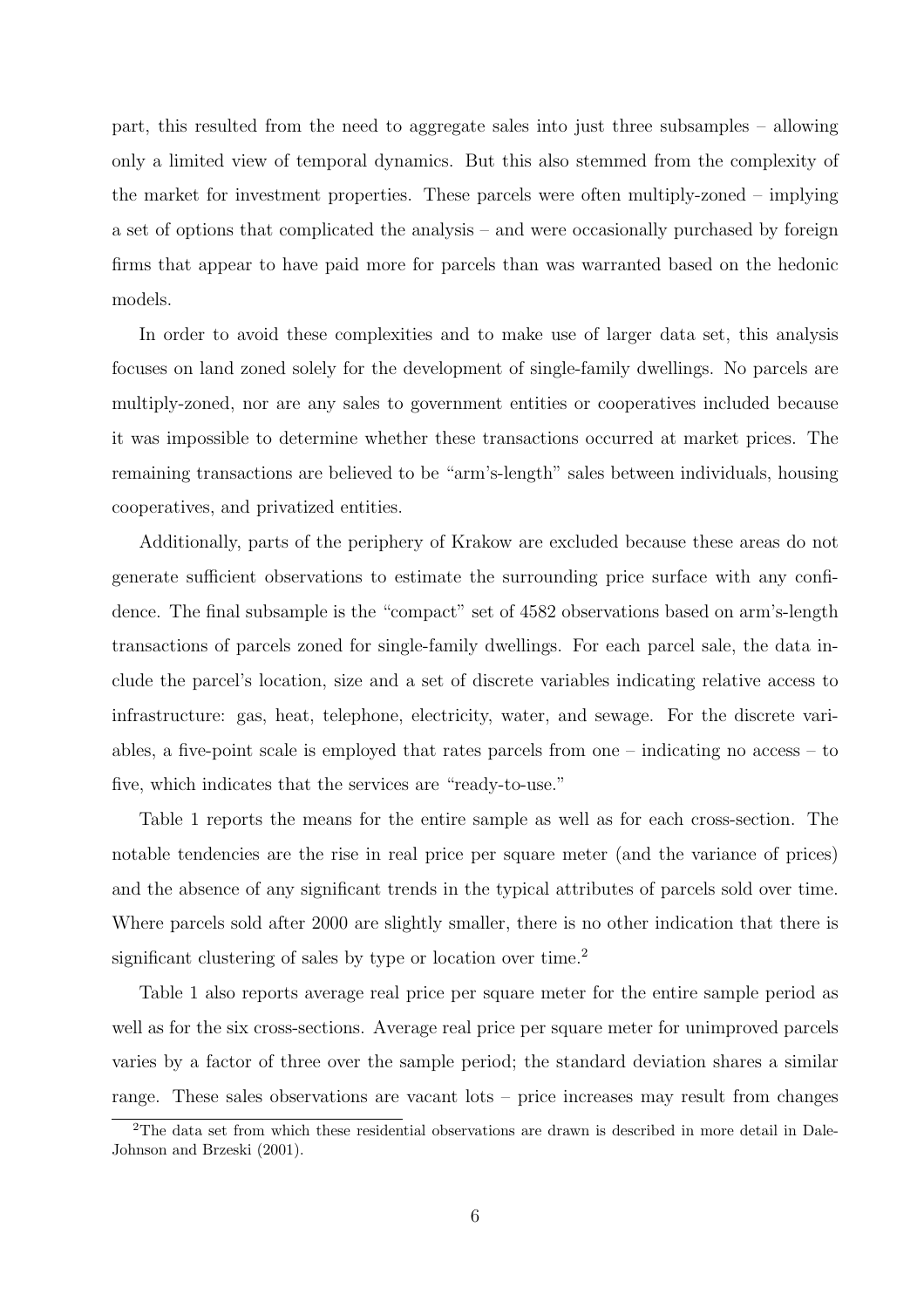in any number of fundamentals, but the rise in price variance is likely to reflect a growing diversity of the premium paid for the location of each parcel. Capturing and describing this diversity is the subject of the next section.

# 3 Empirical Approach

The goal of this research is to shed light in the land price dynamics of Krakow's transition from planned economy to one with market orientation. In an urban area with a history of functioning land markets, land-rent gradients should be closely matched to land-use density gradients; profit seeking agents are constantly investing in and redeveloping under-utilized land. As of 1989, Krakow had been absent these forces for over four decades.

The issue of the behavior of land markets in Krakow is non-trivial. Where the center's advantages tend to be self-reinforcing in market-based cities, the initial conditions for Krakow included high residential densities in distant suburbs, a very-high proportion of urban land dedicated to industrial uses, and a market without historical references as to the value of location.<sup>3</sup> Moreover, with so much uncertainty as to the course of urban development – the broad set of locational amenities that drive variation in land prices – it could not have been clear how to value land. Against this backdrop, it may be that simple approaches to assessing land-rent gradients are inadequate.

There are two simple approaches that have been used frequently to estimate land-rent gradients in the Eastern Europe context. The first calculates average prices within concentric rings around the city center. The second employs various parametric forms of distance from the city center in a regression. Both have long histories, and both suffer from maintained hypotheses. In the former, the price averages are often taken without control for quality differences across parcels. And, in both, the center is frequently imposed rather than inferred. Moreover, neither approach offers a means to capture any of the dynamics occurring outside the center.<sup>4</sup>

The approach used in this paper is explicitly agnostic as to the shape of the land-rent gra-

<sup>&</sup>lt;sup>3</sup>Poland had, in fact, allowed private markets in single-family residences. These were very limited however. See Buckley and Tsenkova (2001) for more on these exceptions.

<sup>&</sup>lt;sup>4</sup>It is worth considering that if a significant node of higher prices (or agglomeration of population/employment, in the case of land-use gradients) developed in a suburb, neither approach would register much change in slope parameters – averaging over the whole circumference implies little overall change in the monocentric view of the city.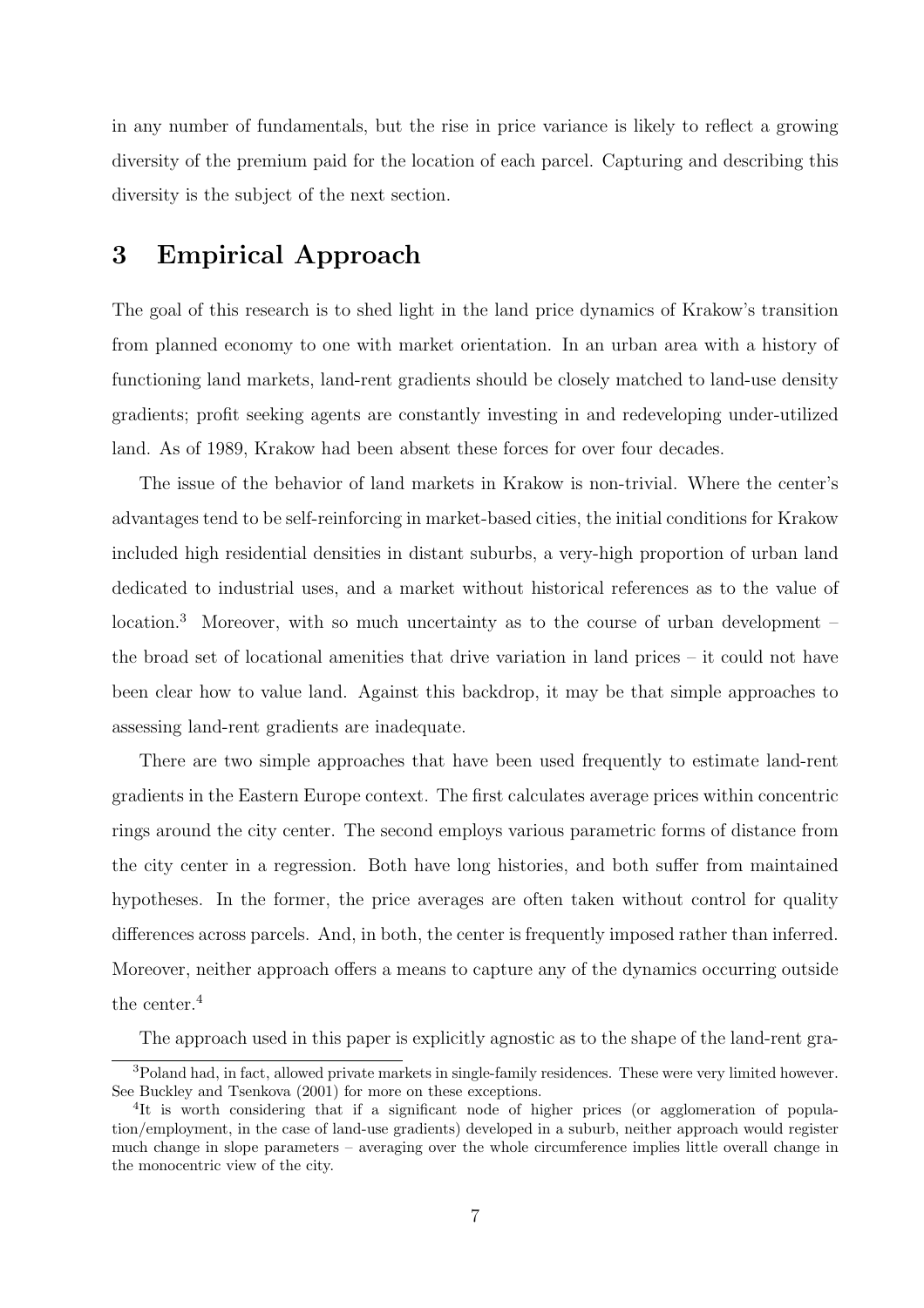dient. In brief, the residuals from a hedonic regression are used in a series of locally-weighted regressions to estimate the city's price surface – observations from the market "decide" both the center and shape of nodes of pricing. If the city is truly monocentric with a gradient that declines according to a negative-exponential function, the nonparametric approach will approximate the appropriate gradient without imposing it. And, at the same time, it is capable of capturing far more complex pricing dynamics both spatially and temporally.

### 3.1 Monocentric Measures of Land Rents

It is first useful to construct the two simpler approaches to assessing the price surface using the same data, for the sake of comparison. Figure 2 shows the average real price per square meter of vacant land by distance from the city center. The evolution of the measure of the land-rent gradient is clear: prices rose near the center by a factor of four. However, using the same measure, so did prices at the periphery. The ratio of prices at the center to those at the periphery is roughly constant. This is consistent with the unlikely hypothesis that markets moved quickly – in the two years prior to the beginning of the sample period – to a spatial equilibrium, with relatively little price variation over the 1993-2004 time period. There is nothing here that contradicts the hypothesis that the shape of the price surface for low-density residential land in Krakow is monocentric and stable over time.

The second approach – simple parametric hedonic regressions – yields similar results. Table 2 reports statistics from a series of hedonic regressions of the natural log of real price per square meter on the natural log of parcel size, the set of discrete infrastructure access variables, and on the log of distance from the city center. The coefficients on the distance variables are uniformly highly significant. The coefficients suggest a steepening price surface around the city center through the 1999-2000 subsample, after which the gradient decreases somewhat. The statistical significance of the coefficients is only useful to indicate whether or not the average slope for the center is different from zero. It is not a test against alternative shapes of the price surface. Note, for instance that the explanatory power of the model is low and fades somewhat over time – despite a t-statistic on the distance variable of 7.56, 80% of the variation in land prices is not explained by this simple price surface.

Table 2 also reports the ratios of land prices near the center to those at the periphery. The first line of ratios are those calculated using the results of same regressions reported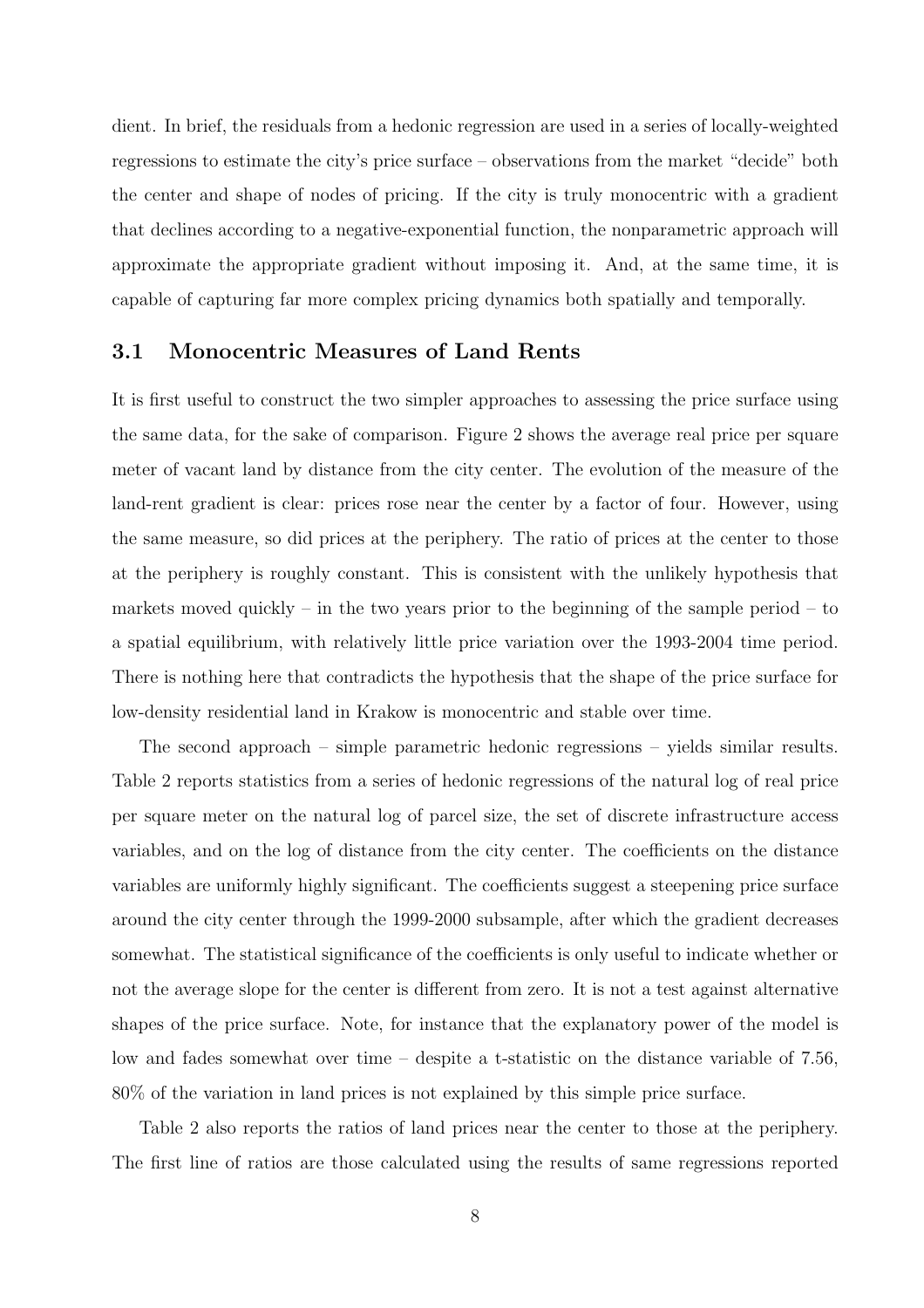in the upper half of the table. These suggest a rise and then a fall in relative prices, but with so much of the price variance unexplained that this conclusion may be premature. The second line reports the same ratios using average prices across concentric rings. Here there appears to be a steep increase from the 1993-1994 period to the 1995-1996 period, but little change afterwards. Figure 2 hints at measurement error, and so a third set of ratios based on spatial-moving average prices is reported on the third line. This suggests even less change in the relative prices of land near and far from the city center over the 12-year sample period.

In summary, the monocentric approaches to measuring prices find what they impose – evidence of a monocentric price surface with little change over time and no indication of significant price concentrations outside the center itself. They offer no power against the alternative hypothesis that there is a highly dynamic system of pricing centers that may include, but not be limited to, the city center.

#### 3.2 Assessing a Polycentric Price Surface

The monocentric model is the bedrock of urban economics, but the modern metropolis is becoming less-well described by the original models of Alonso (1964) and Mills (1970). Recent work by McMillen and Smith (2003) underscores the extent of the trend towards polycentricity in the United States. There is also evidence of systems of concentrations within European metropolitan areas, notably in Muñiz, Galindo, and García (2003). As noted previously, Bertaud observes the basic building block of this trend in the cities of Central and Eastern Europe – suburban employment growth. In Europe, the historic core has become less an employment center in the traditional sense of the CBD. Rather, it is an agglomeration of consumption opportunities and services. Bertaud (2004) notes that this is also true of Krakow, which he describes as "more European than Socialist."

Given these trends, it is not unlikely that prices should follow a more complicated configuration than that allowed by simple monocentric models. Indeed, these trends point to not only the price surface becoming polycentric, but also land use. It is therefore important to use methods that allow for this possibility in assessing the spatial pattern of land prices.

The most direct approach to test for polycentricity would be to identify candidates informed by some theory of transportation costs, spatial amenities (or disamenities), or public good directly in the hedonic pricing regression. The list of identifiable candidates is quite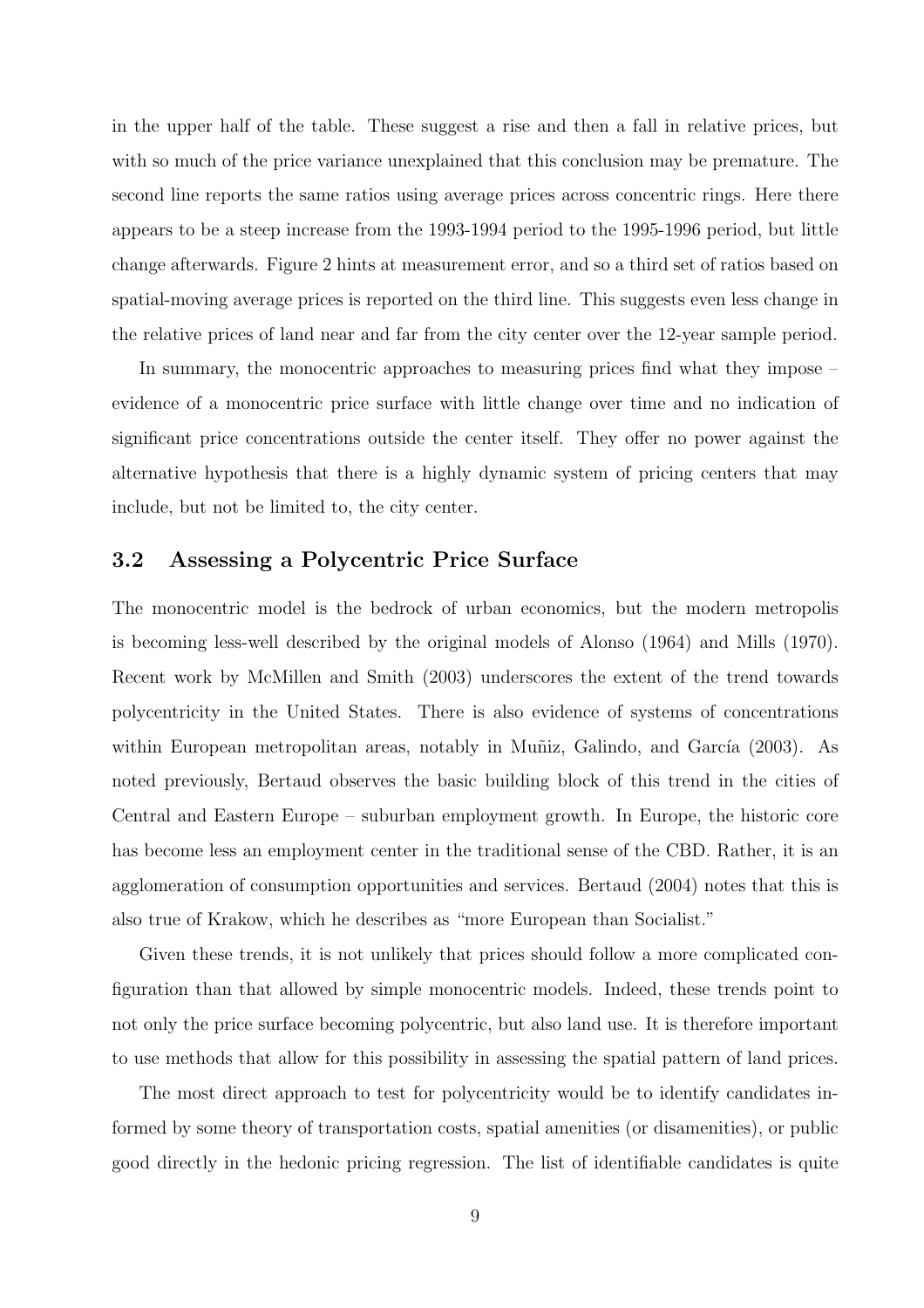long, with a longer list of unknown sites that results from the lack of data on school quality, crime, view, traffic flows, mass transit schedules, etc. Lacking these an alternative approach is proposed that utilizes sales data to reveal which locales are particularly valued.

This nonparametric approach begins with a variation on the regression that produced the coefficients in Table 2,

(1) 
$$
lnV_{it} = lnP_t + X_{it}\beta + \beta^{dist}ln(dist_{cc}^i)
$$
.

Here  $lnV_{it}$  is the log of the real price per square meters of land;  $X_{it}$  is the matrix of explanatory variables: parcel size and the access to gas, heat, telephone, electricity, water and sewage infrastructures,  $\beta$  is a vector of their implicit prices.  $\beta^{dist}ln(dist_{cc}^i)$  is the effect of proximity to the city center on parcel  $i$ 's sale price.  $t$  indexes time.

This familiar hedonic regression is altered to omit the distance variable. Of course, the residuals are the commingled effects of all excluded variables and any other noise in individual prices. That is, if  $X<sup>I</sup>$  are included variables and  $X<sup>E</sup>$  are those excluded, the empirical pricing equation can be written

$$
(2) \quad lnV_{it} = lnP_t + X_{it}^I \beta^I + e_{it}.
$$

Here  $e_{it}$  is the regression error, which combines the independent influence of the excluded characteristics,  $X^E$  – notably the location of the parcel – and the idiosyncratic error.

Our data are spatially diverse, and where there are location-specific amenities among the excluded variables, the residuals will be correlated around these advantaged-locales. Traditionally, the city center is the most obvious example of an advantaged locale. But there are examples of downtowns that are not (Bruekner, Thisse, and Zenou 1999). In general, however, market participants value this central location for shorter commutes and amenities requiring high densities of consumers, such as restaurants, museums, mass transit, etc. In this case, an aspatial regression should produce residuals that are of like sign and magnitude around the city center.

Of course, the city center is easy to identify but may not, in fact, be the best choice of center for regression purposes. Moreover, what other locales are advantaged and should be included? What parametric form should be used to relate price proximity? Employment centers may have price gradients related to travel times. Other locales, like hills, may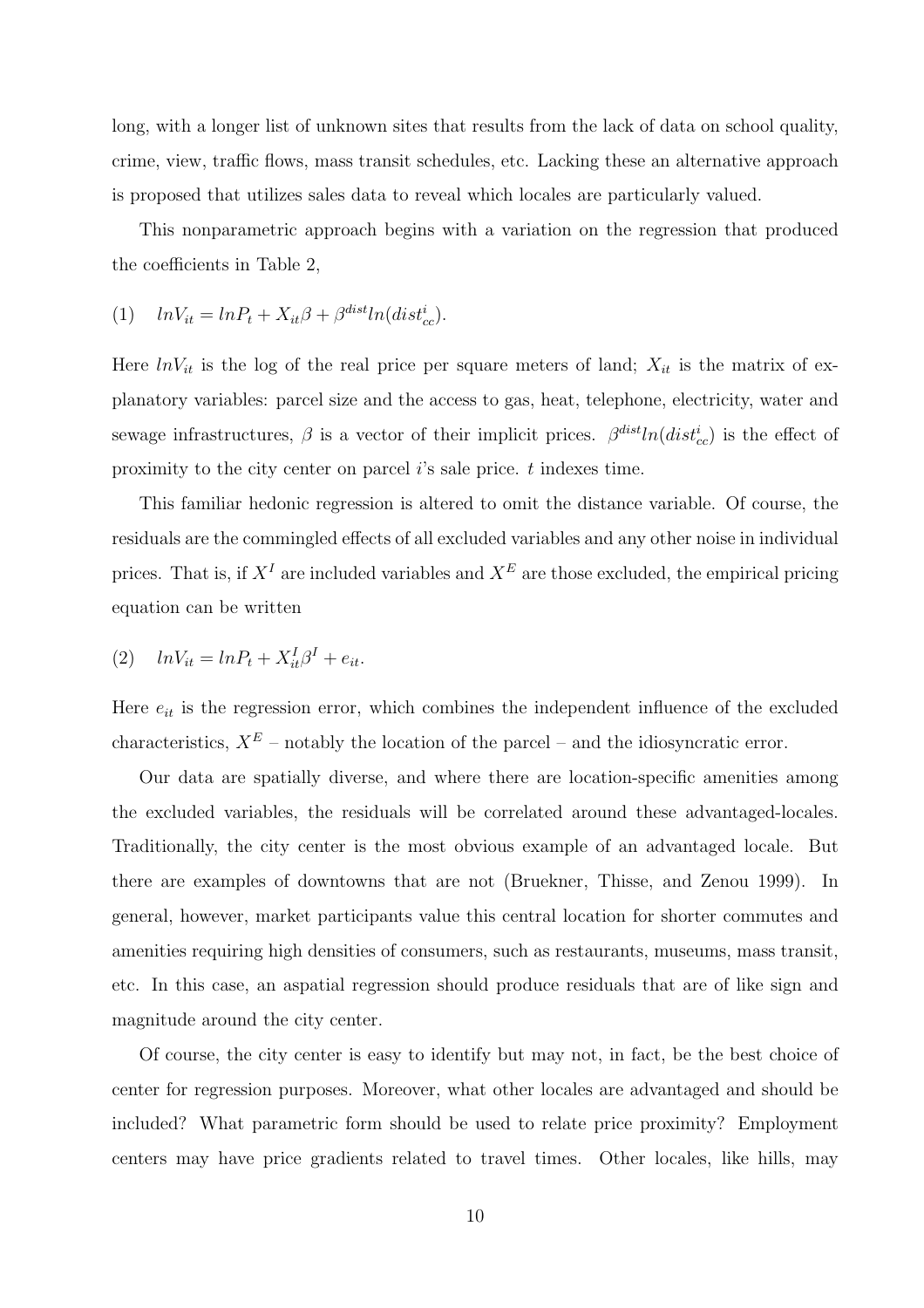offer benefits that increase continuously with elevation, but that do not spill into parcels in surrounding flat areas. These issues point to the use of a flexible approach to the discover of pricing nodes and the the shape of their price gradients.

The nonparametric approach employed in this paper is iterative.<sup>5</sup> The initial model (Equation 2) regresses real log price per square meter (in Polish Zlotys) on quarterly trend variables and controls for access to infrastructure (gas, heat, telephone, electricity, water, and sewage) – there is no need to control for quality differences of structures on each parcel as the observations are vacant lots. From this first-stage regression, the geocoded residuals are used to construct a smoothed surface of residuals using locally-weighted regression (loess).

Each point on the loess surface is obtained from a regression of residuals in its neighborhood with the closest points more heavily weighted. The amount of smoothing is determined by the choice of the "window" size and the specification of the weighting function for data within each window.<sup>6</sup> For each point, the window size determines which observations are to be included in the local regression. These observations are weighted according to a function of distance from the surface point being estimated. We use a tri-cubic function to weight observations within each window of data.<sup>7</sup>

Our loess regressions reveal a polycentric residual surface with distinctly idiosyncraticallyshaped subcenters – no single parametric specification of distance from these nodes should be applied to each. In order to capture the local asymmetries, a third-degree polynomial is fit to the surface around each node. Each node could then be described by the parameters of the polynomial as well as its extent – the range over which the polynomial is fit. The extent

,

<sup>7</sup>The tri-cubic function is given by

$$
w^i_j = \left(1 - \left(\frac{dist^i_j}{max(dist^i_k)}\right)^3\right)^3
$$

<sup>5</sup>This procedure is described in more detail in Dale-Johnson, Redfearn, and Brzeski (2005).

 ${}^{6}$ The window size refers to the proportion of sales used in the local regression at each point. Many window sizes were employed with little impact on the trend, ranging from more, smaller, nodes to fewer, larger, nodes. The window size used in the work presented here is 0.10, striking a balance between local specificity and adequate sample sizes. An alternative approach would be to make the window size adaptive on local density of observations. This is discussed in general in Brockmann, Gasser, and Hermann (1993); an application of an adaptive window size can be found in Clapp (2003). See Cleveland and Devlin (1988) for more on loess.

where  $w_i$  is the weighting for each observation in the local regression that estimates the surface at point i.  $dist_j^i$  is the distance between points i and j;  $max(dist_k^i)$  is the largest distance between the reference point i and all of the observations in the subsample determined by the window size.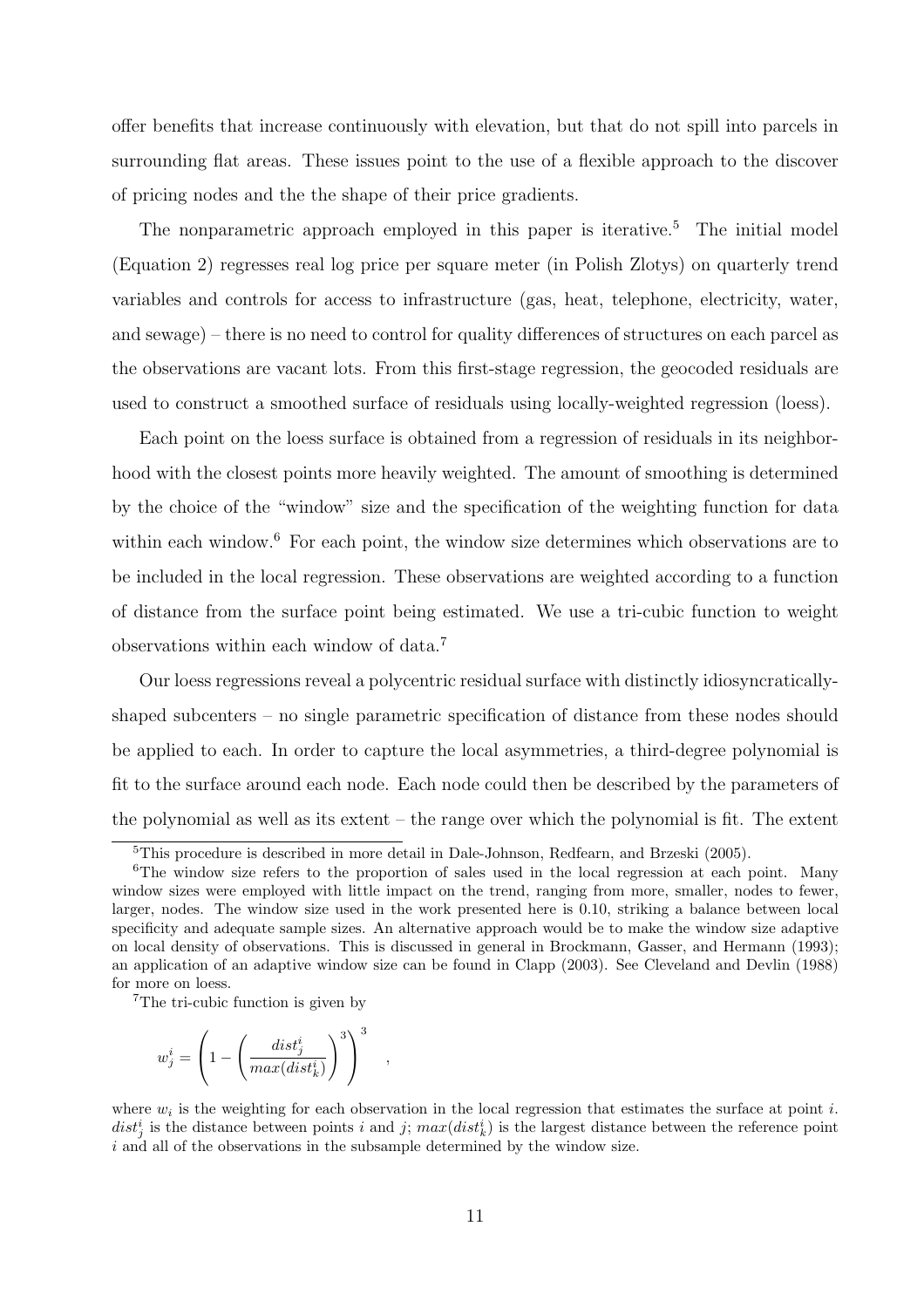is defined as the lesser of two distances: the distance at which the polynomial function equals zero and the distance at which the function has slope zero. The intuition is that when the function reaches zero the node no longer influences prices; when the slope is zero, there must be either an adjacent node - the slope is zero where there is a boundary between the two or the node is at the periphery.

At each iteration, the node with the greatest area under its fitted polynomial is included in the next iteration of the pricing regression. The function (the third-order polynomial) of the distance from the center of the node - not the distance itself - is included in subsequent regressions. This is directly analogous to the commonly used natural log of distance. Beyond the extent of the node, the distance function takes the value 0.

After the each iteration, Equation 2 is updated with the inclusion of the additional vari $a =$  the function of distance – intended to capture the value of proximity to its respective node. Ultimately, the pricing regression becomes

(3) 
$$
ln V_{it} = ln P_t + X_{it}^I \beta^I + f_1(dist_{i1}) + f_2(dist_{i2}) + ... + f_N(dist_{iN}) + e_{it}.
$$

The procedure is repeated until no new candidate node can be found to be a significant determinant of parcel prices. The procedure allows the data to reveal those locales and their price gradients rather than requiring their imposition.

## 4 The Spatial Distribution of Prices

This section undertakes formal comparison of the competing methods laid out above: an aspatial model of land prices, a simple monocentric model of land prices, and the nonparametric model of land prices. It is clear from these comparisons that the nonparametric model best captures the irregular price surface of Krakow and its evolution over the sample period. Based on this result, the nonparametric surfaces for six two-year periods from 1993 to 2004 are rendered to illustrate the temporal dynamics of land pricing. In addition, a set of simple metrics of centrality based on these surfaces are introduced in an attempt to reduce the evident complexity in the surfaces into statistics that may be used for comparison.

The first task is to compare the competing methods of estimating price surfaces. Table 3 reports the r-squared for each subsample for each of three models of pricing. The first model is aspatial. That is, no variable that explicitly controls for location – central or otherwise –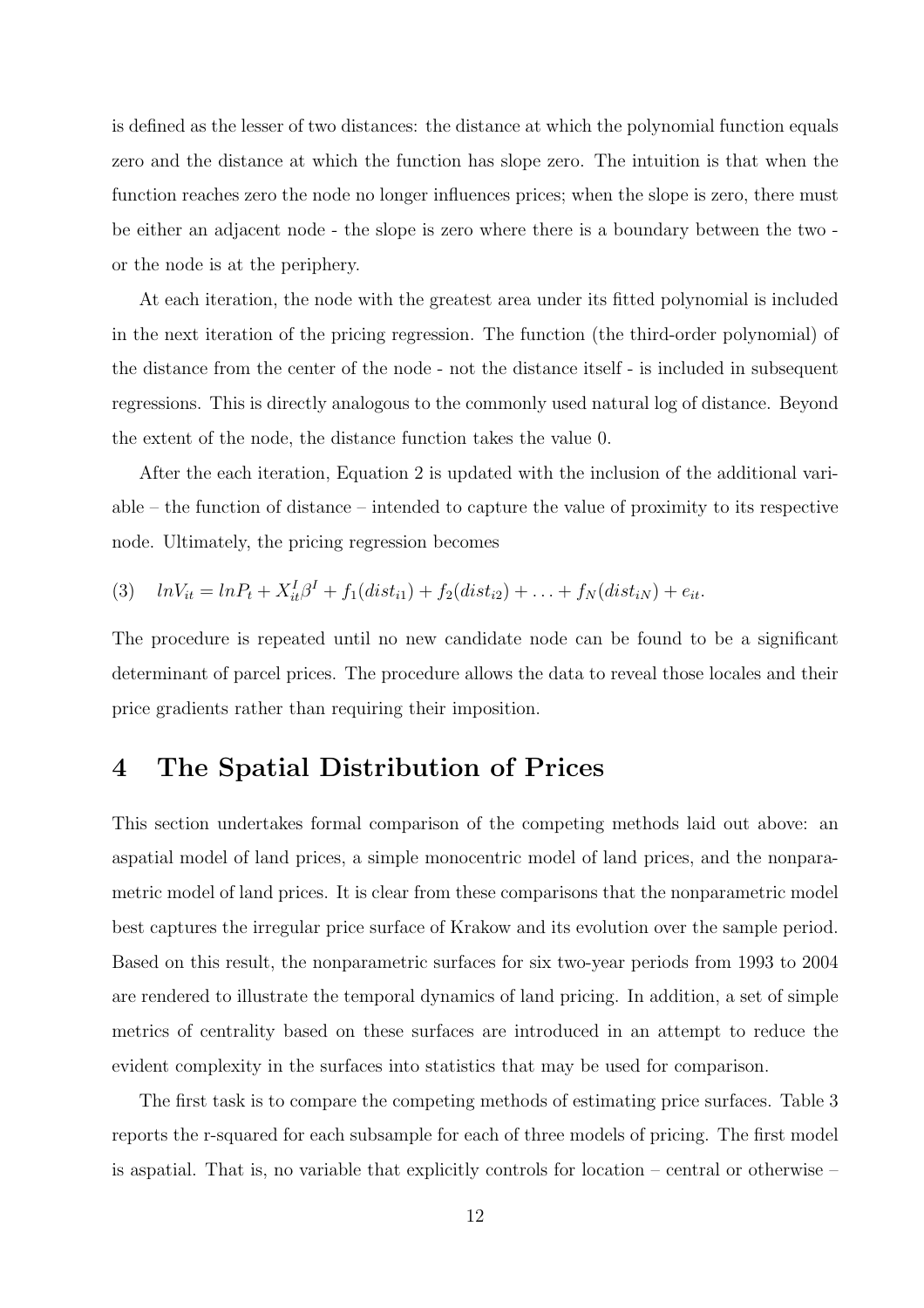is included. The second model is the monocentric model. Specifically, this row reports the r-squared for the regression of log of real price per square meter on the infrastructure access variables and the log of distance to the city center. The third model – labeled "Full Spatial" – is the outcome of the nonparametric procedure described above, with all significant nodes included. (The number of nodes is reported in the table as well; this is discussed below.)

These three rows contain several trends. First, the explanatory power of the aspatial model is weak and fades considerably over the sample period, accounting for approximately 10 percent of the variation in land prices over the last four cross-sections. This is consistent with the notion that absent markets to value location, physical attributes become all that differentiate parcels. As locational premia become established, the value of urban land becomes more determined by its location. This is supported by the full spatial model as well, as the proportion of variance explained by the nodes remains two to three times that of the attributes after the first period.<sup>8</sup> The r-squared of monocentric model substantiates the hypothesis that Krakow's land price surface is polycentric, performing poorly relative to the fully-spatial model built from the nonparametric approach described above.

Table 3 also reports two different counts of nodes, both of which suggest a polycentric price surface that is concentrating over time. The first is the number of statistically significant nodes from the spatial regressions. The second row is an informal count of distinct nodes. That is, those nodes which are visibly their own center. Because the nodes often overlap, it is common to have two or more nodes collectively form a single center. The city center is the best example of this. It is the most extensive node, whose boundary include the center of several other nodes during most of the subsamples. This is easily seen by viewing the fitted price surfaces for the six cross-sections.

Figures 3 through 14 illustrate the fitted price surfaces for each of the cross-sections via three-dimensional perspectives and contour maps. The evolution of the market is clearly not a simple rise in prices around the city center. Quite the opposite. The dominant node of pricing for the first six years of the sample period is well west of the city center. This neighborhood is the location of high-quality homes that abuts a ridge-line of open space. The rapid rise of prices in this part of Krakow likely speaks more to changes in the distribution

<sup>8</sup>The last cross-section, 2003-2004, actually contains only 16 months of data. And, while providing results that are broadly consistent with the other cross-sections, the estimated price surface is slightly odd and some of the statistics based on it are as well.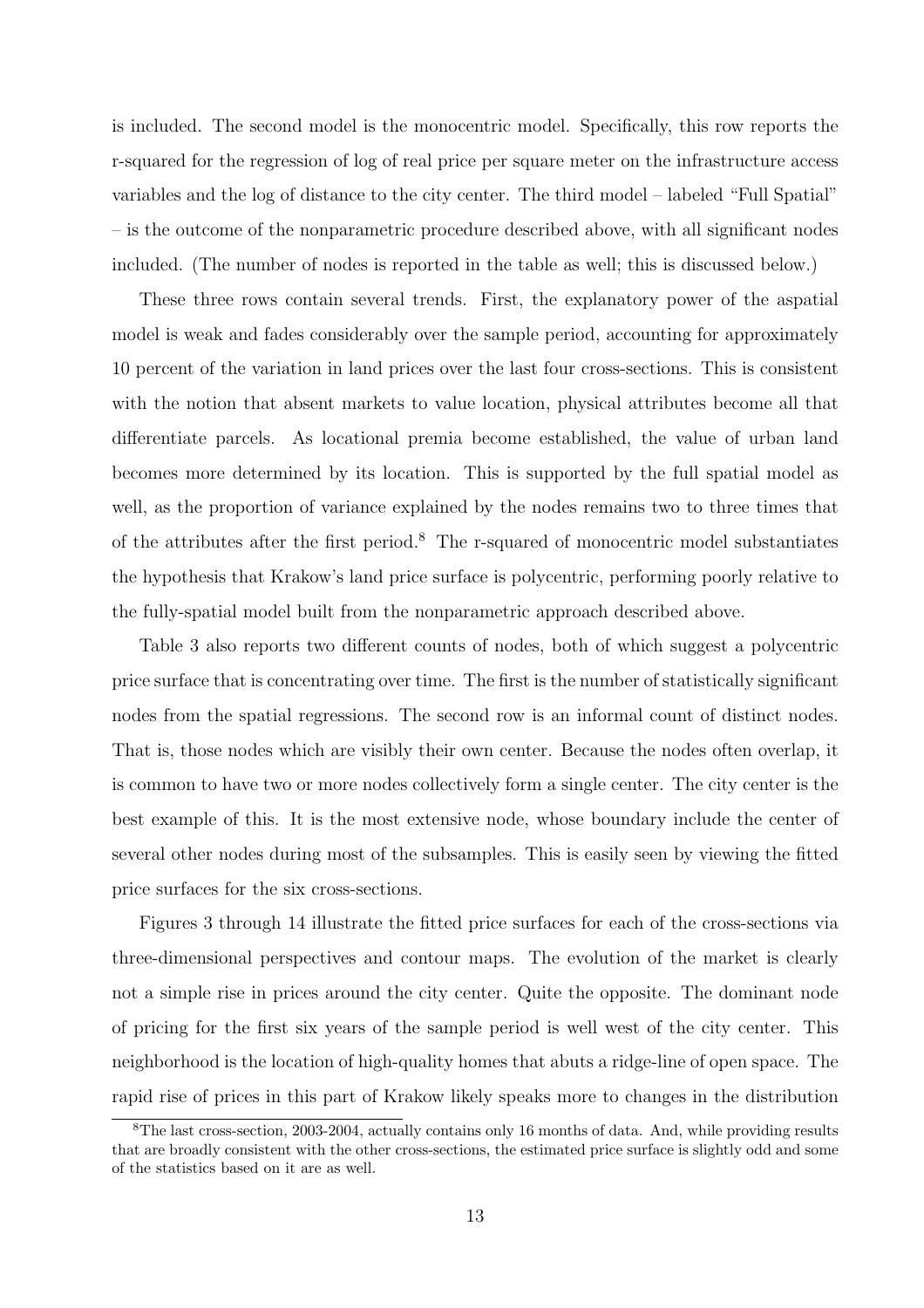of income and the increase in demand from a small segment of the population for homes in a desirable neighborhood.<sup>9</sup> This node remains significant and distinct throughout the sample period.

Several other trends are visible in the figures. First, the series of perspectives and contours makes it clear that more than the city center is valued. Second, the city center become relatively more valued than the secondary nodes during the sample period. Third, the dynamics are interesting in their own right, independent of the question of whether or not the city exhibits mono- or polycentric pricing. Indeed, the more interesting questions regarding the formation of expectations, the set of fundamentals that drive prices, and the role of regulation may be fruitfully examined through these spatial variations in price over time. These questions are beyond the scope of this paper, but it is apparent that – unlike the monocentric models, which report relative stability of the city center – Krakow's land markets went through significant evolution during this period.

The last table reports attempts to collapse the three-dimensional fitted surfaces into a set of simple metrics that might be used to address the question of pricing centrality and the emergence of an equilibrium in residential land markets. Table 4 displays statistics meant to capture the dimensions of the fitted surface; that is, the concentration and magnitude of the value of location. The first is a simple conversion of the irregularly shaped surfaces seen in the figures. The price-weighted radius calculates the average distance from the city center of each point weighted by the price premia at that  $point - a$  trend towards monocentricity would be seen in a decline in this figure. The second statistic is the distance of the priceweighted center of the fitted surface to the city center, measuring the dispersion of prices around the locale that is typically considered the center. The mean of the fitted surface measures the average value of the locales within the extent of the nodes. Trends toward increasing value of centrality should be seen with higher values in the centers. The fourth row is another way of measuring the same phenomenon. It reports the relative premium paid for parcels within the extent of the nodes over the same parcels absent the bonus paid for location.

Each of these metrics has its faults, but collectively they strongly support the hypothesis

<sup>&</sup>lt;sup>9</sup>It may be premature to conclude this, as no formal work on the distribution of income in Krakow or in this neighborhood has yet been undertaken. This inference is drawn from casual observation.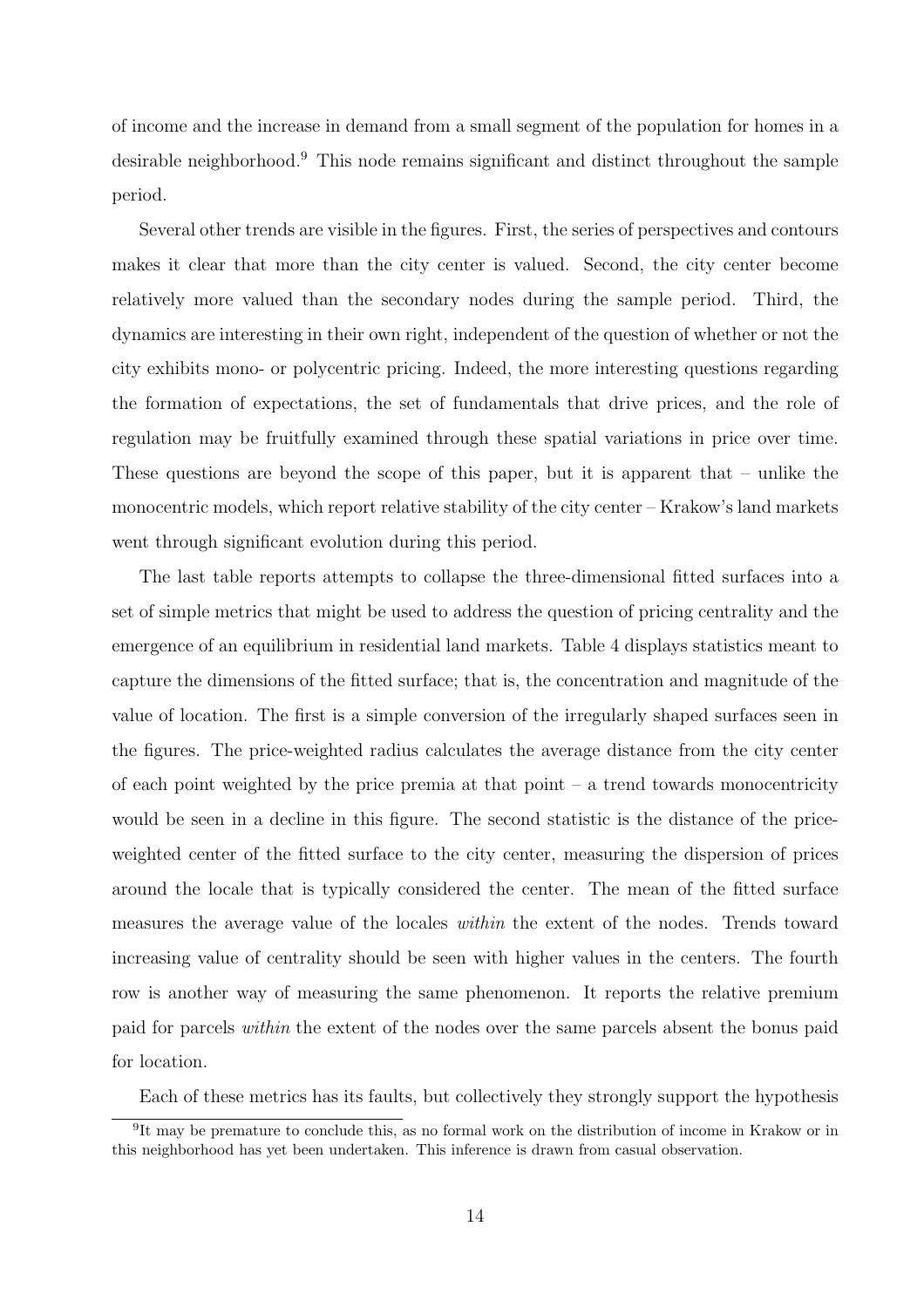that the center has become more valued over the sample period. The price-weighted radius declines steadily; the price-weighted center of the fitted surface migrates generally toward the city center. And, the value of land within the fewer, more concentrated nodes becomes higher.

The last two rows of Table 4 report a variation on the Gini coefficient. In this application, the points on the fitted surface are ordered by their distance from the city center and the price-weighted center of the fitted surface, respectively. As such, a Gini coefficient of zero would imply evenly distributed prices around the city center; a Gini coefficient of one would imply a perfectly monocentric price surface. Both Gini coefficients indicate increasing concentration of pricing around their respective centers – but they are similar, as the center of the pricing surface and the city center move closer together over the sample.

No one of these metrics could adequately describe the fitted surfaces illustrated in Figures 3 to 14, but taken together they provide solid evidence of the emergence of the city center as the most valued location in Krakow. However, to stop at this generalization would obscure the important finding that the general trend towards concentration of pricing included significant and distinct nodes of pricing outside the city center. As the spatial regression indicates, the price surface has been continuously polycentric over the sample period.

### 5 Conclusion

Monocentric models have been the workhorse of urban economics. While there is still ample evidence that they remain appropriate in many settings (Bertaud and Malpezzi 2003), they should be applied with care. In the setting of the newly formed markets of Krakow, they are incapable of capturing the dynamics of evolving prices during a decade of transition.

The nonparametric approach employed in this paper exploits information about the value of location in the sales prices of vacant parcel zoned for single-family homes. By allowing the data to reveal how markets value location, a more complex picture of the spatial distribution of prices is revealed. Rather than a single pole implied by the monocentric models, multiple nodes are found in each cross-section; in the 1995-1996 subsample, fully 11 locations were found to be statistically significant. Because the influence of some nodes overlaps, collectively these nodes made up a price surface that contained five distinct centers – none of which could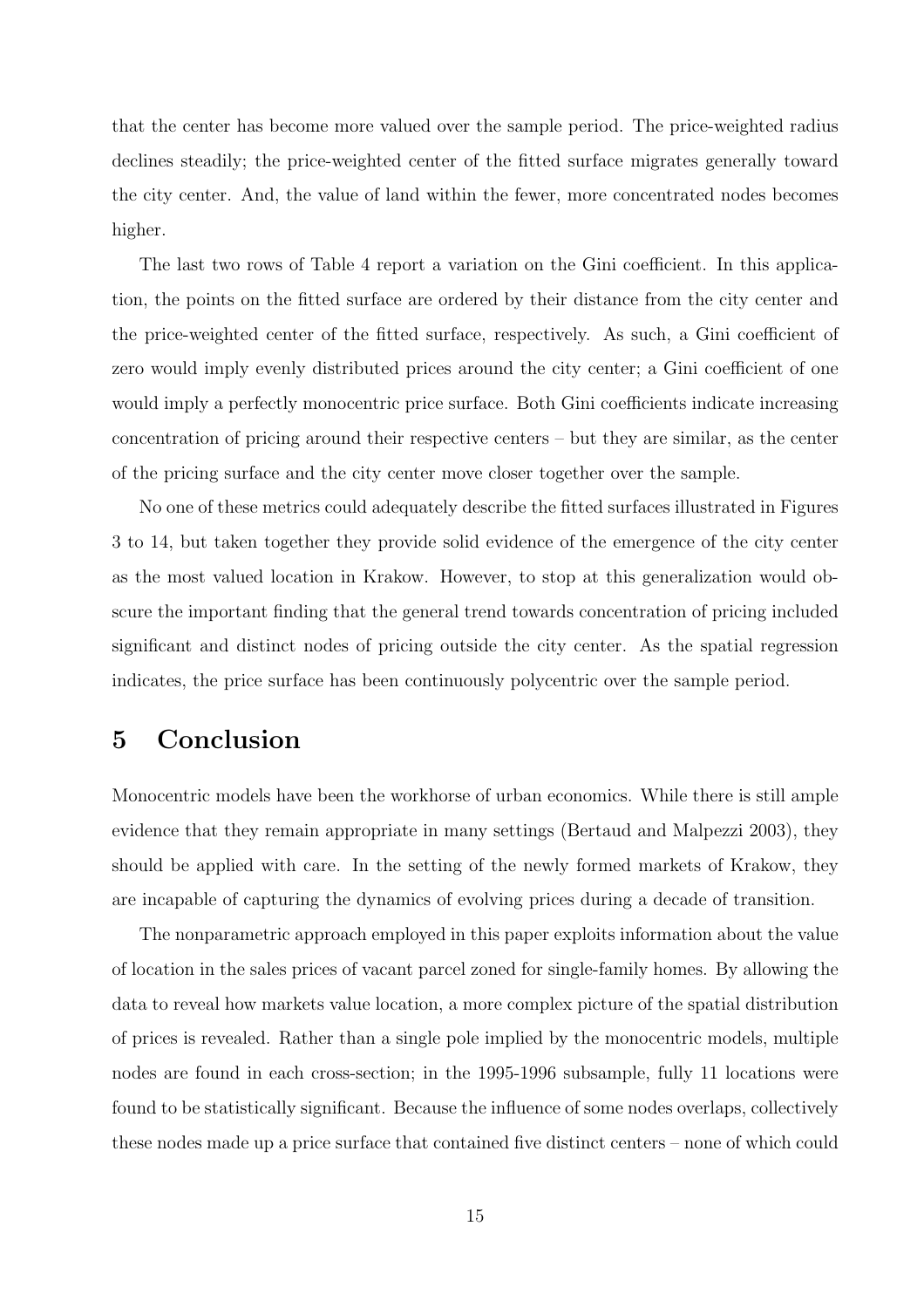be consider the city center.

Over time, the city center become the value center of Krakow. This is consistent with what urban economists would have predicted. Indeed Bertaud  $(2004)$  recognized that Krakow's urban form, while sharing traits with both Socialist cities and those of Western Europe, is more European. And, in agreeing with the amenity driven model of Bruekner, Thisse, and Zenou (1999), he suggested that Krakow would follow the path of the Western European cites. The historic core would become a center of culture, consumption, and service, while most of the job growth would occur outside the core. While this dynamic explains rising prices in the city center, it also provides the justification for avoiding monocentric models of prices – and perhaps, ultimately, of land use.

Much remains to be done to explore the fundamentals of the complex price dynamics found in this research. But as a starting point, they offer an interesting set of results that, at first glance, are not readily explained with simple models of transportation costs or reservation wages. It is heartening to see the speed with which markets responded, ultimately valuing the center as urban models predict, but the path between starting and ending points warrants closer examination.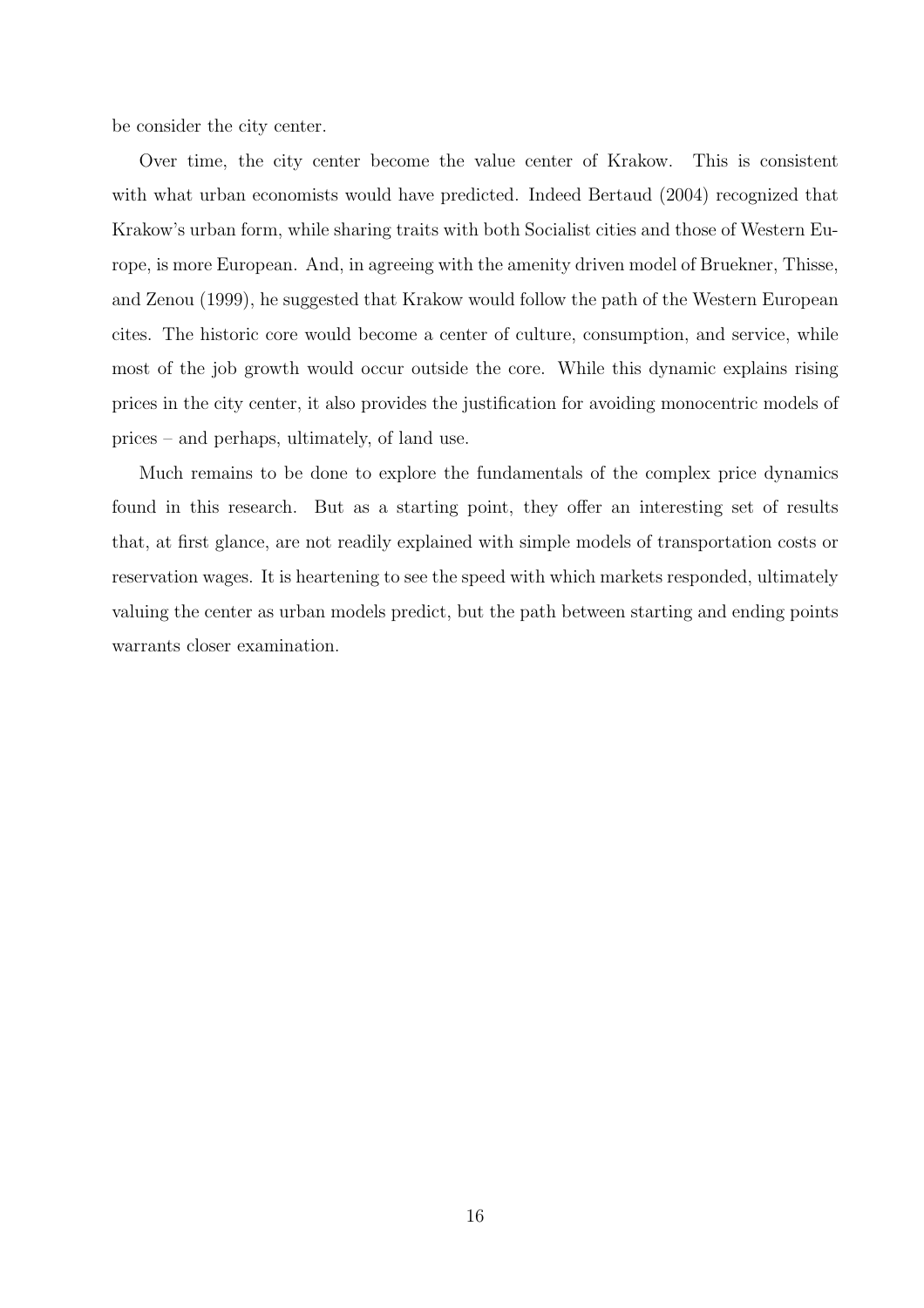## References

- Alonso, W. (1964): Location and Land Use. Cambridge: Harvard University Press.
- BERTAUD, A. (1999): "Cracow in the Twenty First Century: Princes or Merchants?," Working Paper, pp. 1–39.
- (2001): "Metropolis: A Measure the Spatial Organization of 7 Large Cities," Working Paper, pp. 1–22.
- (2004): "The Spatial Structure of Central and Eastern European Cities: More European than Socialist?," pp. 1–21, Unpublished Working Paper.
- BERTAUD, A., AND S. MALPEZZI (2003): "The Spatial Distribution of Population in 48 World Cities: The Role of Markets, Planning, and Topography; and Their Implications for Economies in Transition," Working Paper, pp. 1–93.
- BERTAUD, A., AND B. RENAUD (1997): "Socialist Cities without Land Markets," *Journal* of Urban Economics, 41, 137–151.
- Brockmann, M., T. Gasser, and E. Hermann (1993): "Locally Adaptive Bandwidth Choice for Kernal Regression Estimators," Journal of the American Statistical Association, 88(424).
- BRUEKNER, J., J.-F. THISSE, AND Y. ZENOU (1999): "Why is Central Paris Rich and Downtown Detroit Poor? An Amenity-Based Theory," European Economic Review, 43, 91–107.
- Buckley, R. M., and S. Tsenkova (2001): "Housing Market Systems in Reforming Socialist Economies: Comparative Indicators of Performance and Policy," European Journal of Housing Policy, 1(2), 257–289.
- Clapp, J. M. (2003): "A Semiparametric Method for Valuing Residential Location: An Application to Automated Valuation," Journal of Real Estate Finance and Economics, 27(3), 303–320.
- Cleveland, W. S., and S. J. Devlin (1988): "Locally Weighted Regression: An Approach to Regression Analysis by Local Fitting," Journal of the American Statistical Association, 83(403), 596–610.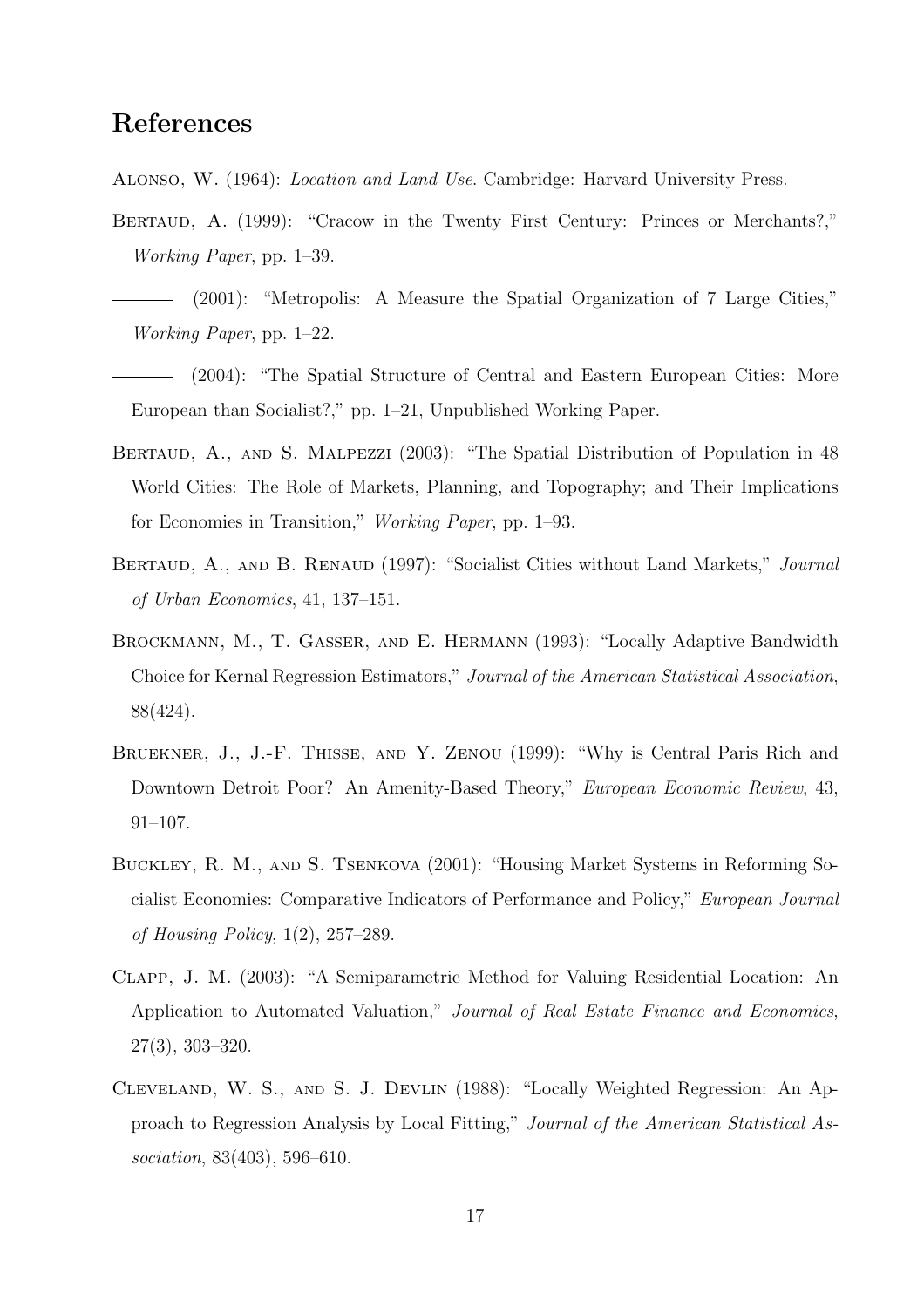- DALE-JOHNSON, D., AND W. J. BRZESKI (2001): "Land Price Data and Land Value Functions in Cracow, Poland," Lincoln Institute of Land Policy Working Paper, (WP01DD1).
- DALE-JOHNSON, D., C. L. REDFEARN, AND W. J. BRZESKI (2005): "From Central Planning to Centrality: Krakow's Land Prices after Poland's Big Bang," Real Estate Economics, 33(2), 269–297.
- KORNAI, J. (1992): The Socialist System: The Political Economy of Communism. Princeton: Princeton University Press.
- MCMILLEN, D. P., AND S. C. SMITH (2003): "The Number of Subcenters in Large Urban Areas," Journal of Urban Economics, 53(3), 321–338.
- Mills, E. S. (1970): "Urban Density Functions," Journal of Urban Economics, 7, 5–20.
- MUÑIZ, I., A. GALINDO, AND M. A. GARCÍA (2003): "Cubic Spline Population Density Functions and Satellite City Deliniation: The Case of Barcelona," Urban Studies, 40(7), 1303–1322.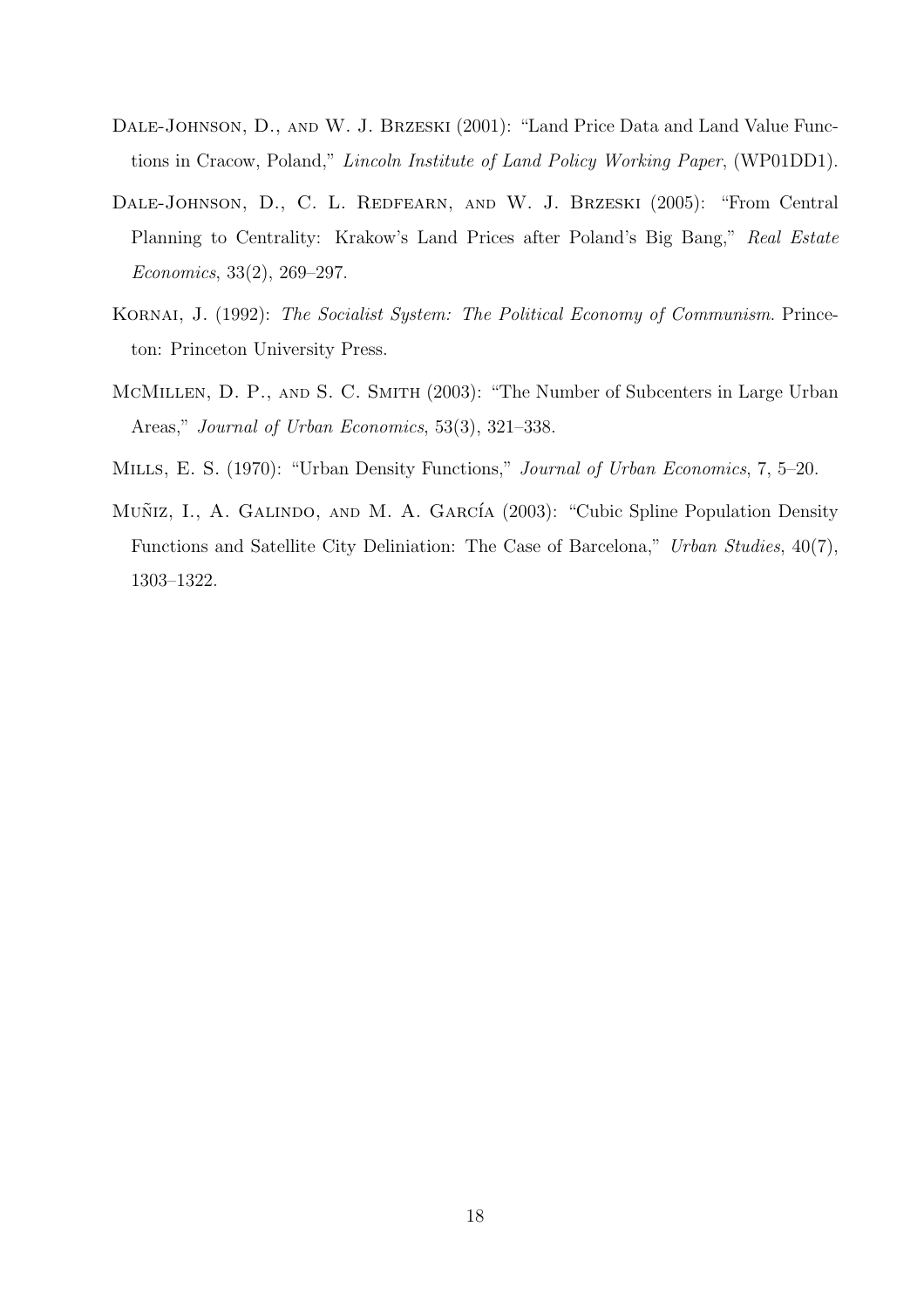

Figure 1: Single-Family Residential Parcel Sales, 1993-2004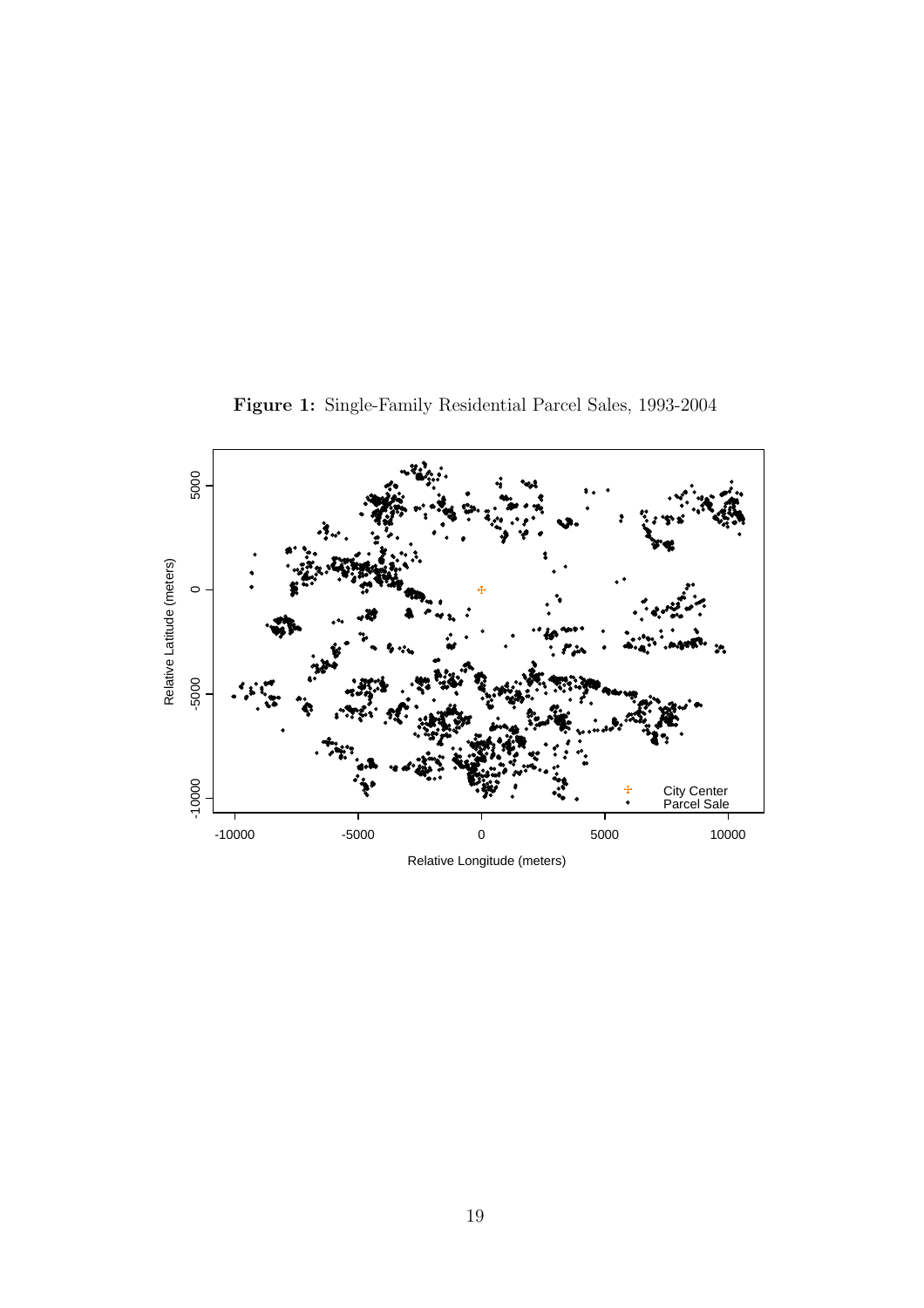| (Standard Deviation in Parentheses) |             |         |         |         |         |         |         |  |
|-------------------------------------|-------------|---------|---------|---------|---------|---------|---------|--|
| Time Period:                        | All Parcels | 1993-94 | 1995-96 | 1997-98 | 1999-00 | 2001-02 | 2003-04 |  |
| Observations                        | 4582        | 815     | 1064    | 1050    | 960     | 907     | 280     |  |
| Real Price <sup>a</sup>             | 21.0        | 12.5    | 13.6    | 16.8    | 30.6    | 29.5    | 32.6    |  |
|                                     | (22.7)      | (11.1)  | (13.5)  | (19.1)  | (30.7)  | (26.2)  | (25.3)  |  |
| Parcel Size $^b$                    | 910         | 918     | 1104    | 948     | 864     | 702     | 705     |  |
|                                     | (1638)      | (755)   | (2926)  | (1205)  | (949)   | (685)   | (1052)  |  |
| Dist. to $Center^c$                 | 6736        | 6391    | 6526    | 6988    | 6805    | 6970    | 6661    |  |
|                                     | (2147)      | (2139)  | (2167)  | (2154)  | (2172)  | (2095)  | (2078)  |  |
| $\text{Gas}^d$                      | 2.97        | 3.00    | 3.05    | 3.02    | 2.96    | 2.98    | 2.45    |  |
|                                     | (0.76)      | (0.43)  | (0.63)  | (0.77)  | (0.82)  | (0.77)  | (1.22)  |  |
| $\text{Heat}^d$                     | 1.37        | 1.43    | 1.47    | 1.42    | 1.29    | 1.29    | 1.18    |  |
|                                     | (0.80)      | (0.76)  | (0.82)  | (0.83)  | (0.77)  | (0.77)  | (0.93)  |  |
| Telephone <sup><math>d</math></sup> | 2.60        | 2.52    | 2.50    | 2.70    | 2.68    | 2.74    | 2.28    |  |
|                                     | (0.89)      | (0.79)  | (0.90)  | (0.85)  | (0.84)  | (0.84)  | (1.25)  |  |
| $Electricity^d$                     | 3.03        | 3.12    | 3.11    | 3.07    | 3.01    | 3.03    | 2.52    |  |
|                                     | (0.76)      | (0.47)  | (0.57)  | (0.74)  | (0.81)  | (0.81)  | (1.29)  |  |
| $\mathrm{Water}^d$                  | 2.90        | 2.90    | 2.94    | 2.96    | 2.89    | 2.95    | 2.40    |  |
|                                     | (0.83)      | (0.65)  | (0.75)  | (0.82)  | (0.87)  | (0.79)  | (1.24)  |  |
| Sewage <sup><math>d</math></sup>    | 2.43        | 2.33    | 2.51    | 2.49    | 2.44    | 2.47    | 2.05    |  |
|                                     | (1.06)      | (0.98)  | (0.99)  | (1.04)  | (1.06)  | (1.10)  | (1.34)  |  |

Table 1: Mean Parcel Characteristics by Subsample

Notes on observations and units of measurement:

a – Real price per square meter is in Polish Zlotys.

b – Area in square meters.

c – Distance in meters.

 $d$  – Ranked on a five-point scale from 'no access' (=1) to 'ready-to-use' (=5).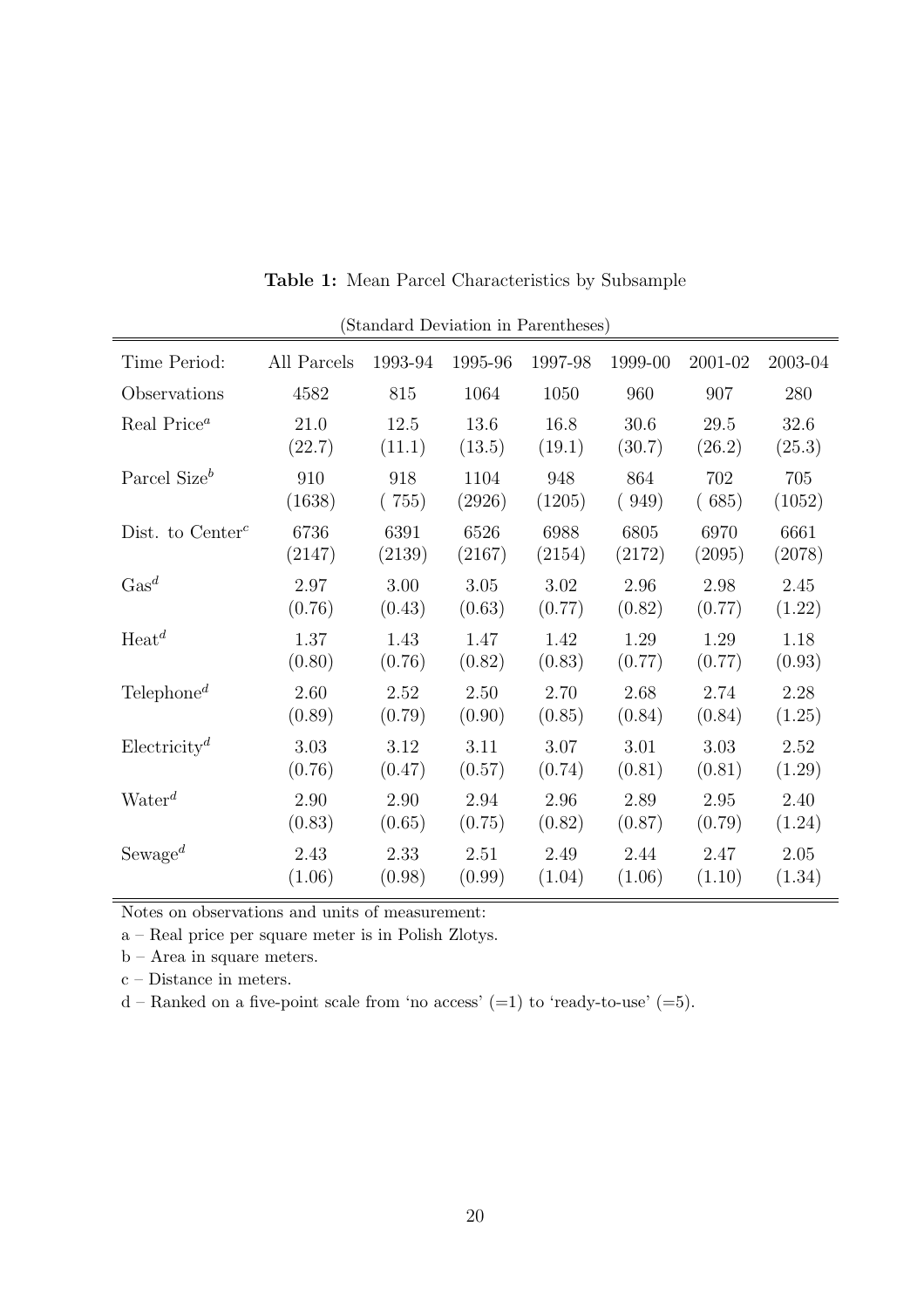

Figure 2: Empirical Land-Rent Gradients, by Subsample 1993-2004

Table 2: Monocentric Measures of Centrality, by Subsample 1993-2004

| Time Period:                                      | 1993-94 | 1995-96 | 1997-98 | 1999-00 | 2001-02 | 2003-04 |  |  |  |
|---------------------------------------------------|---------|---------|---------|---------|---------|---------|--|--|--|
| Regression Statistics & Coefficients <sup>a</sup> |         |         |         |         |         |         |  |  |  |
| $R^2$                                             | 0.38    | 0.27    | 0.32    | 0.32    | 0.26    | 0.21    |  |  |  |
| $\beta_{dist}$                                    | $-0.76$ | $-0.77$ | $-1.24$ | $-1.37$ | $-1.17$ | $-1.12$ |  |  |  |
| $(t-stat)$                                        | (11.6)  | (12.1)  | (18.8)  | (17.9)  | (14.6)  | (7.56)  |  |  |  |
| Center/Suburb Price Ratios:                       |         |         |         |         |         |         |  |  |  |
| Regression                                        | 4.53    | 4.68    | 7.29    | 8.87    | 6.42    | 5.45    |  |  |  |
| Empirical <sup>b</sup>                            | 2.87    | 6.40    | 5.75    | 6.04    | 6.40    | 4.78    |  |  |  |
| Smoothed <sup><math>c</math></sup>                | 4.70    | 5.58    | 5.52    | 6.55    | 5.85    | 5.51    |  |  |  |

Notes:

a – Regressions include parcel characteristics, but are not reported.

b – Ratio of prices in center-most to outer-most ring.

c – Ratio of spatial moving average of prices in center-most to outer-most ring.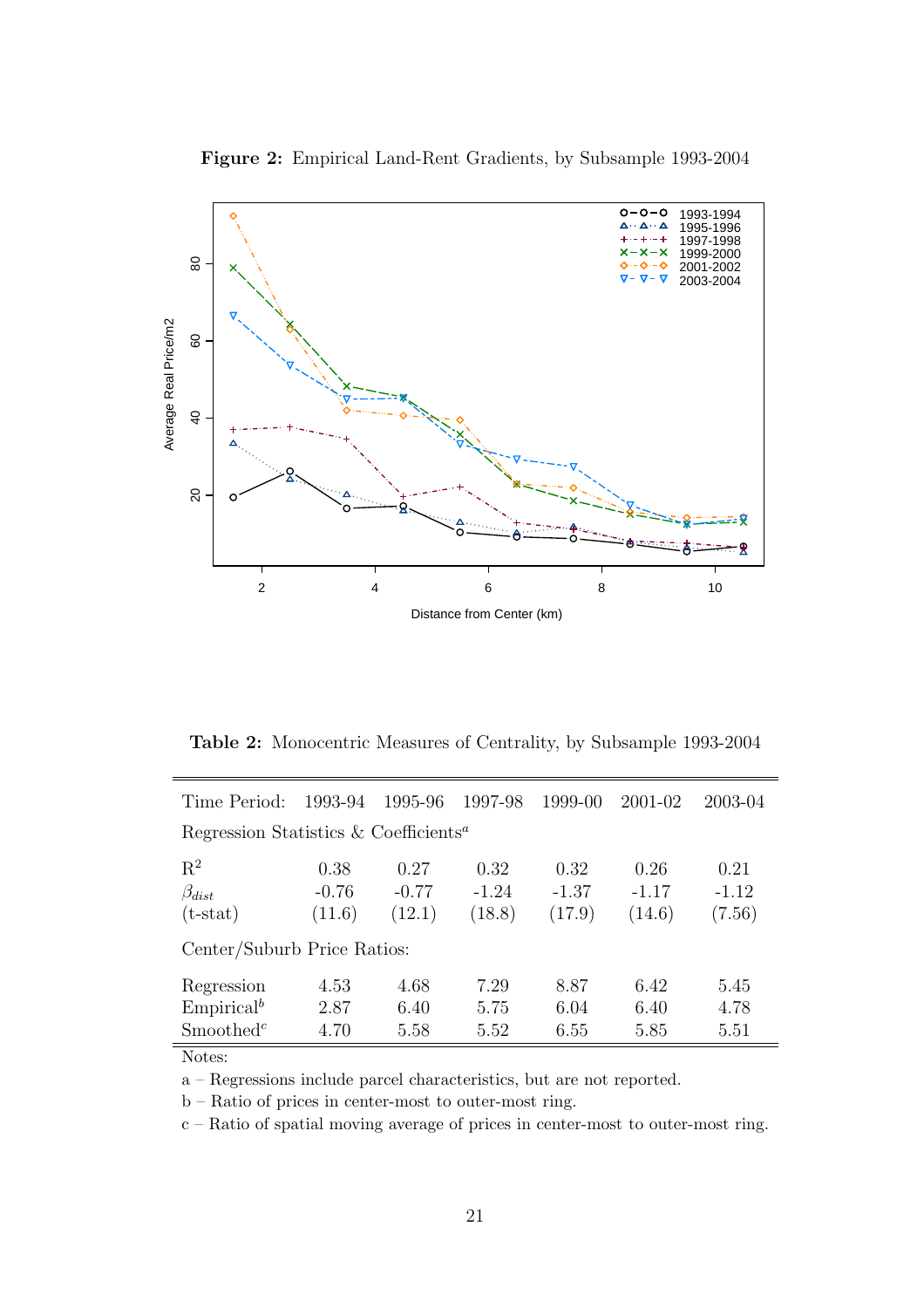

Figure 3: Perspective of Fitted Price Surface, 1993-1994

Figure 4: Contour Map of Fitted Price Surface, 1993-1994

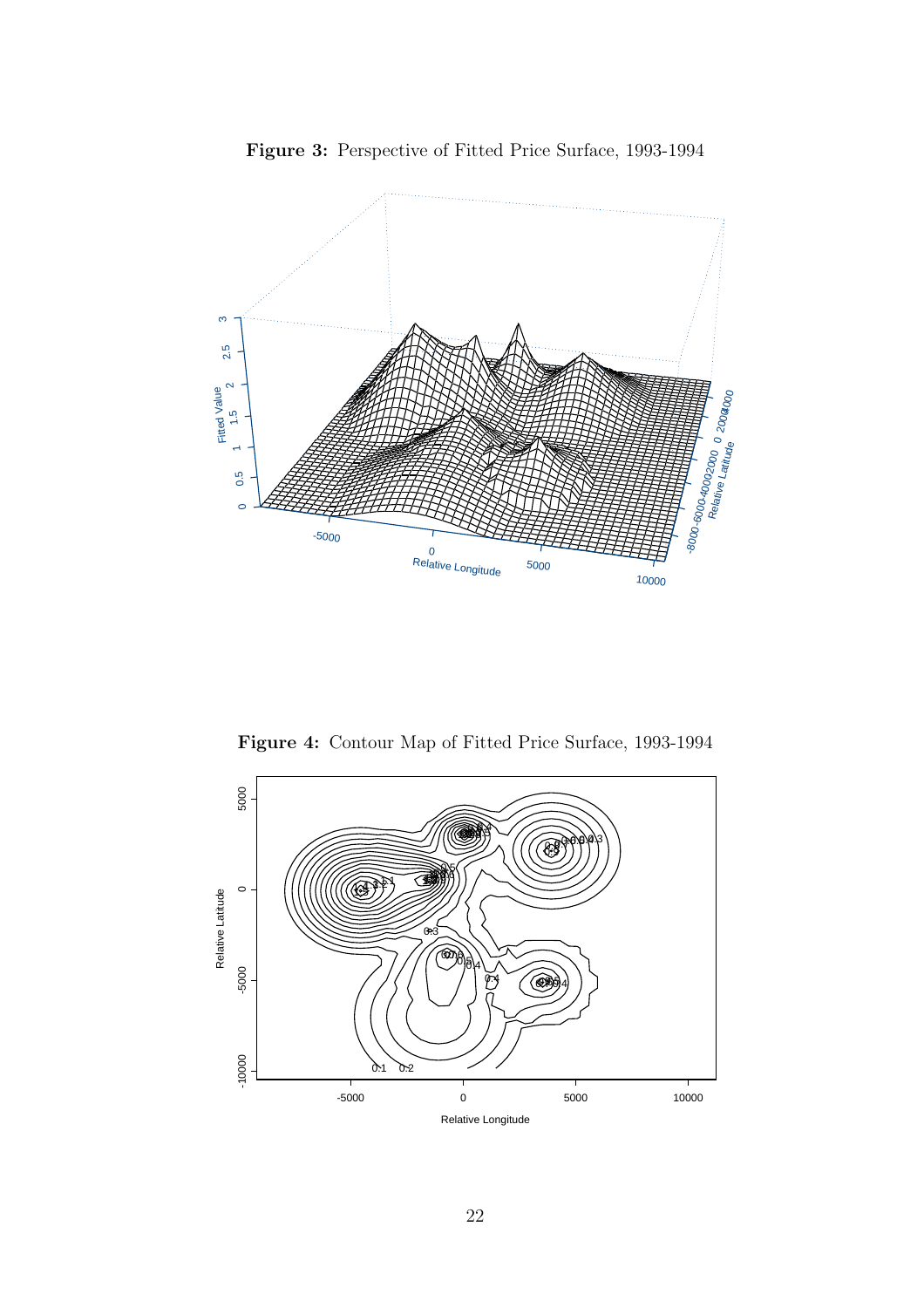



Figure 6: Contour Map of Fitted Price Surface, 1995-1996

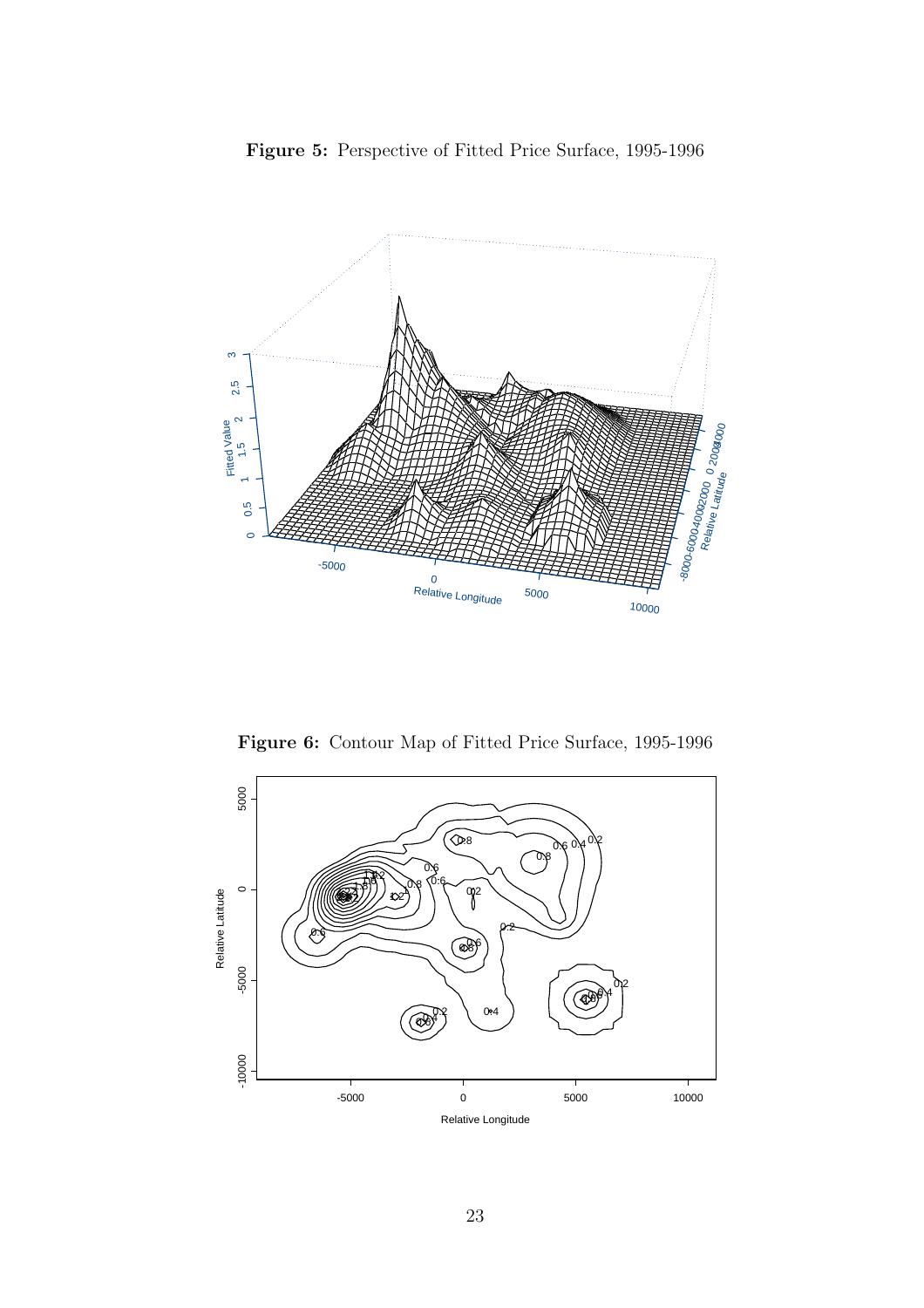



Figure 8: Contour Map of Fitted Price Surface, 1997-1998

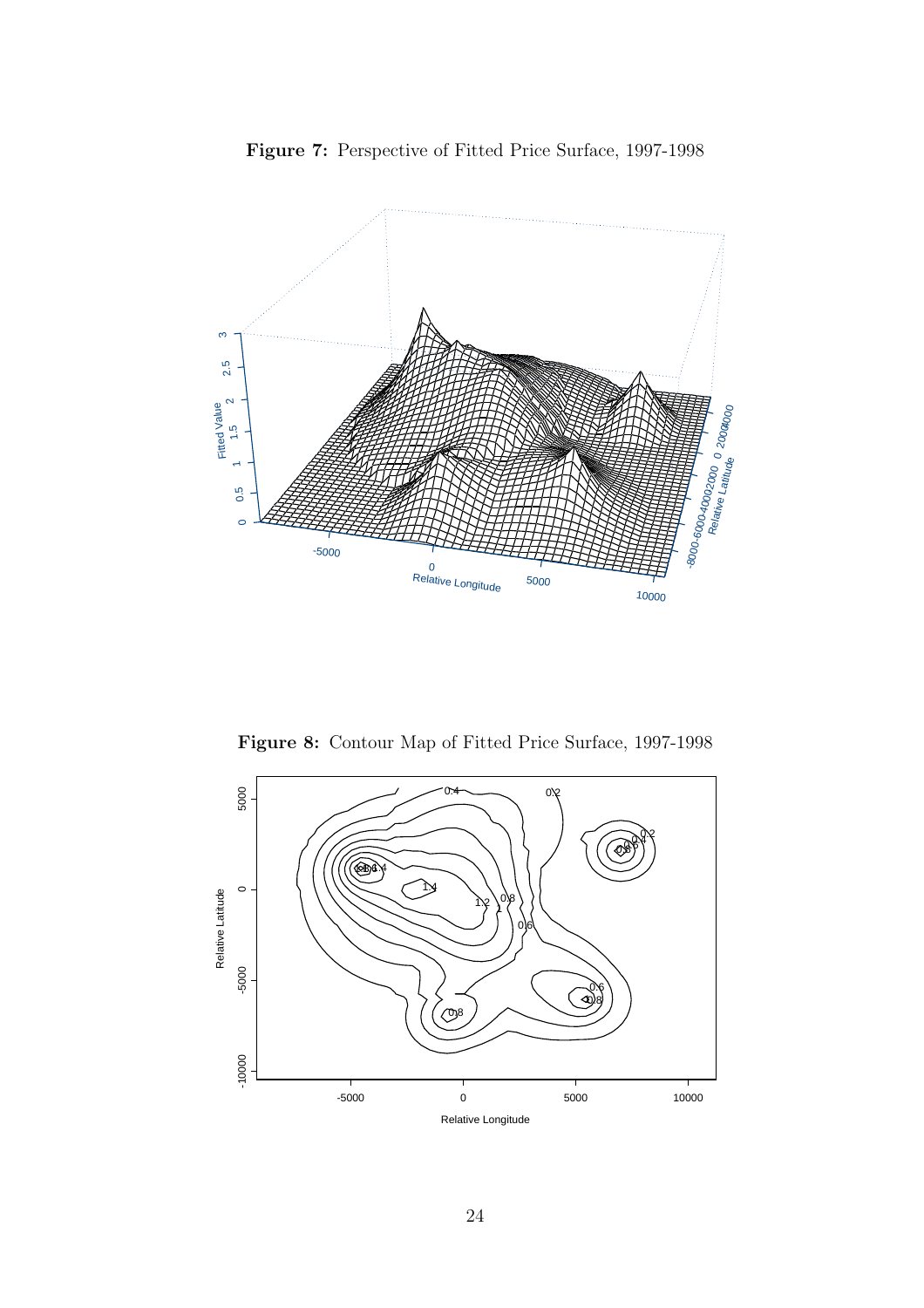



Figure 10: Contour Map of Fitted Price Surface, 1999-2000

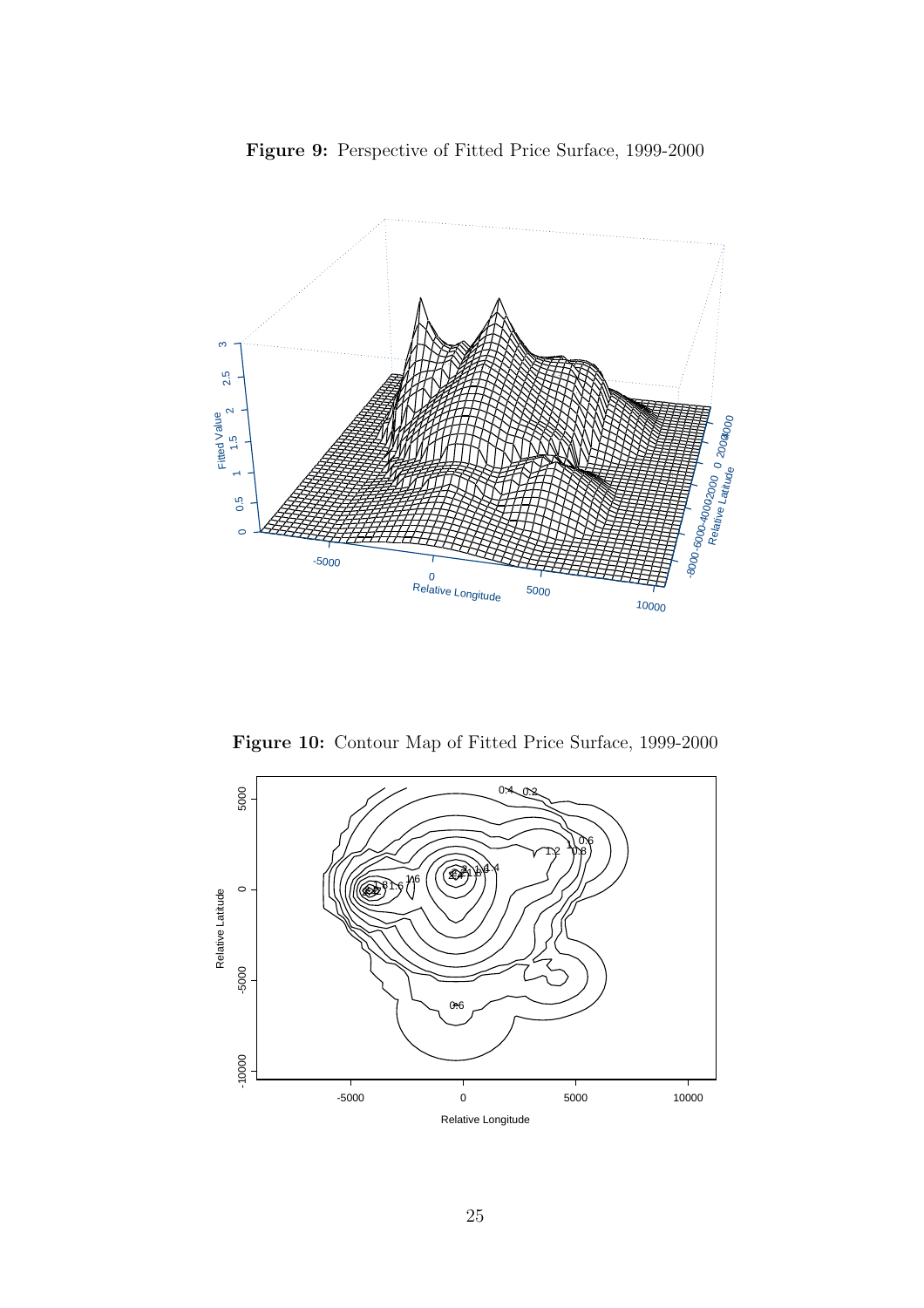



Figure 12: Contour Map of Fitted Price Surface, 2001-2002

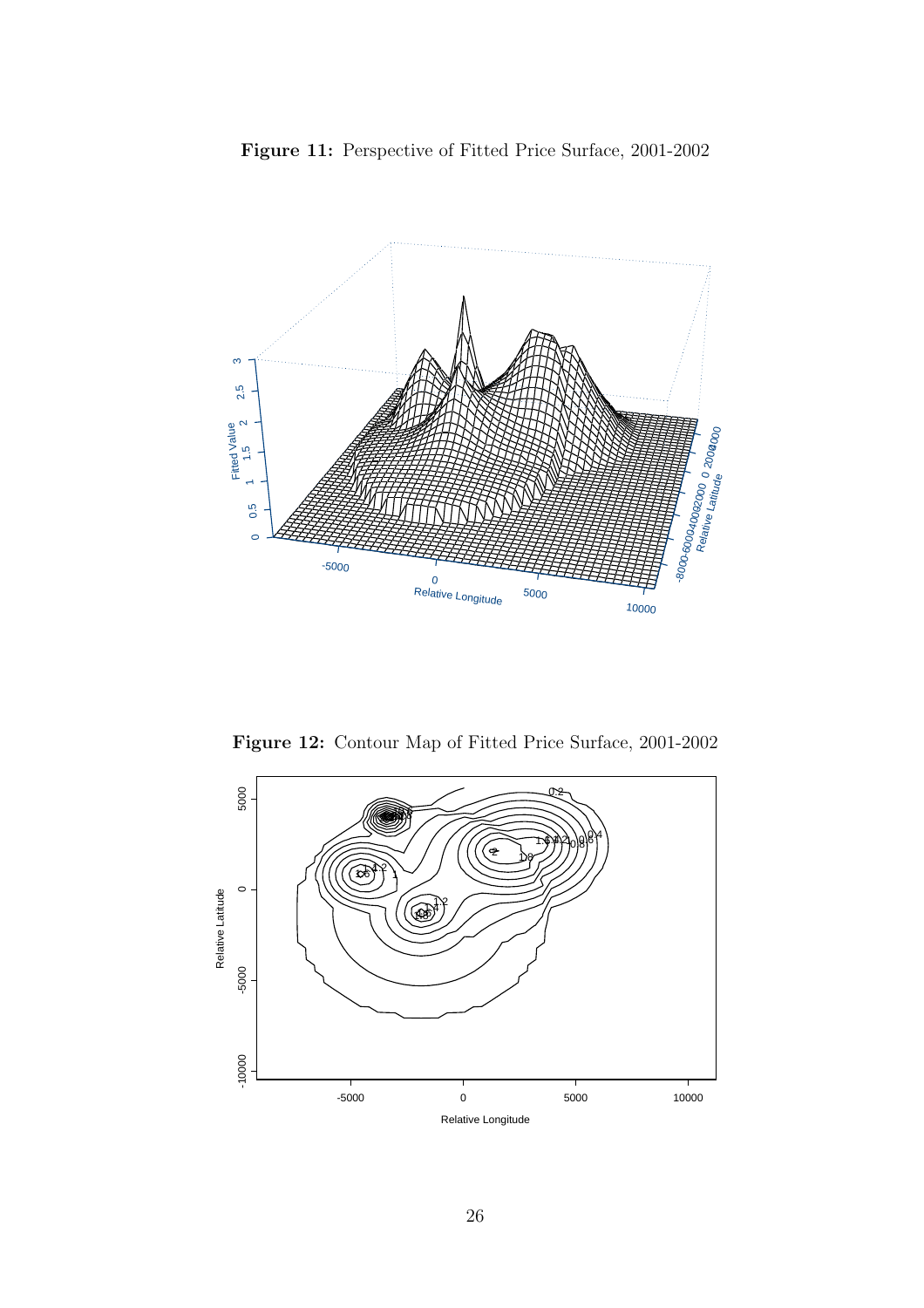



Figure 14: Contour Map of Fitted Price Surface, 2003-2004